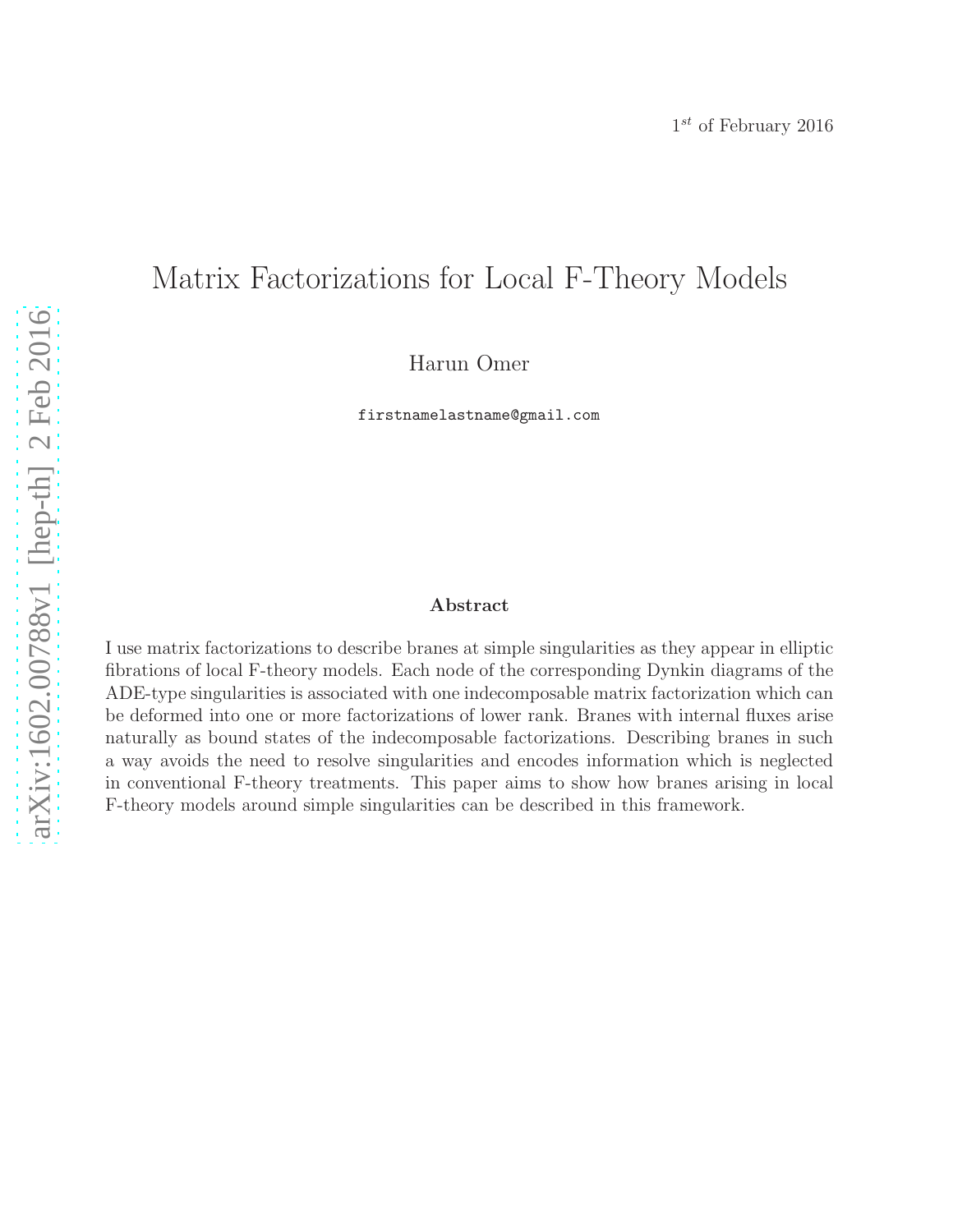### 1. Introduction

Historically, the idea of a category-theoretical description of string theory even predates the discovery of D-branes and first appeared in the context of homological mirror symmetry, where Kontsevich conjectured that the Fukaya category of a Calabi-Yau is equivalent to the derived category of coherent sheaves of the mirror Calabi-Yau [\[1\]](#page-26-0). Later it was suggested that D-branes can be described as sheaves [\[2\]](#page-26-1) and brane/anti-brane systems were described as derived categories [\[3\]](#page-26-2). It was in the context of topological boundary Landau-Ginzburg models that D-branes have been explicitly described as and written out as matrix factorizations, using a result of Eisenbud [\[4\]](#page-26-3). A selection of papers with particular emphasis on review articles to introduce the subject is found in the references [\[5](#page-26-4)[,6,](#page-26-5)[7,](#page-26-6)[8,](#page-26-7)[9](#page-26-8)[,10](#page-26-9)[,11,](#page-26-10)[12,](#page-26-11)[13,](#page-27-0)[14\]](#page-27-1).

The category-theoretical description is powerful and its application extends beyond Landau-Ginzburg (LG) models. A strength of the description is its ability to deal with branes at singularities naturally without the need to resolve the geometry. This comes particularly handy in F-theory where 7-branes are located at geometric singularities arising from elliptic fibrations [\[15,](#page-27-2)[16,](#page-27-3)[17](#page-27-4)[,18](#page-27-5)[,19](#page-27-6)[,20,](#page-27-7)[21,](#page-27-8)[22,](#page-27-9)[23](#page-27-10)[,24](#page-27-11)[,25](#page-27-12)[,26](#page-27-13)[,27](#page-27-14)[,28\]](#page-27-15). In particular it has been shown that models with phenomenologically viable features can be built only around a single singularity. This singularity can be thought of as the location of a 7-brane with GUT gauge group, whose singularity type is further enhanced as it intersects other branes at the location of the singularity. In such local F-theory models it is sufficient to focus on the vicinity of the singularity in order to derive physical properties of the theory. Numerous papers have been published in this direction in the last few years.

While 7-branes are no longer D-branes, the general description in terms of sheaves, categories or matrix factorizations is still valid. Collinucci and Savelli [\[29](#page-27-16)[,30\]](#page-28-0) have applied matrix factorization toy models to F-theory. In their work, they sought to rederive a theoretical foundation for applying matrix factorizations to F-theory. Although such a treatment has its own merits, for the purposes of this work, a more pragmatic approach will suffice. We can work with matrix factorizations in F-theory in a similar manner as in Landau-Ginzburg (LG) models. Of course results valid only in the weak-coupling limit such as formulas for topological correlators of the LG models become invalid, but the branes themselves have a description in terms of sheaves and matrix factorizations regardless of the strength of the string coupling and irrespective of whether a part of the target space geometrically specifies the value of the axio-dilaton. Landau-Gizburg (LG) models are valued in a weighted projective target space defined by some equation  $W = 0$  where W becomes the superpotential of the LG model. The matrix factorizations of W define the branes. LG realizations of matrix factorizations with a torus as target space have been discussed at length, for instance in [\[31](#page-28-1)[,32,](#page-28-2)[33,](#page-28-3)[34\]](#page-28-4). The torus can be parameter-dependent and degenerate at certain regions of the parameter space, without affecting the description as matrix factorization. This is essentially what happens in F-theory models where the torus is elevated to an elliptic fibration with branes located at the singularities. The elliptic fibration can be written in various ways, the simplest of which the Weierstrass equation  $y^2 = x^3 + f(z)x + g(z)$  with f and g appropriate sections. In this paper I will treat this Weierstrass equation (or any alternative description of an elliptic fibration) as the equation of a torus in weighted projective space, so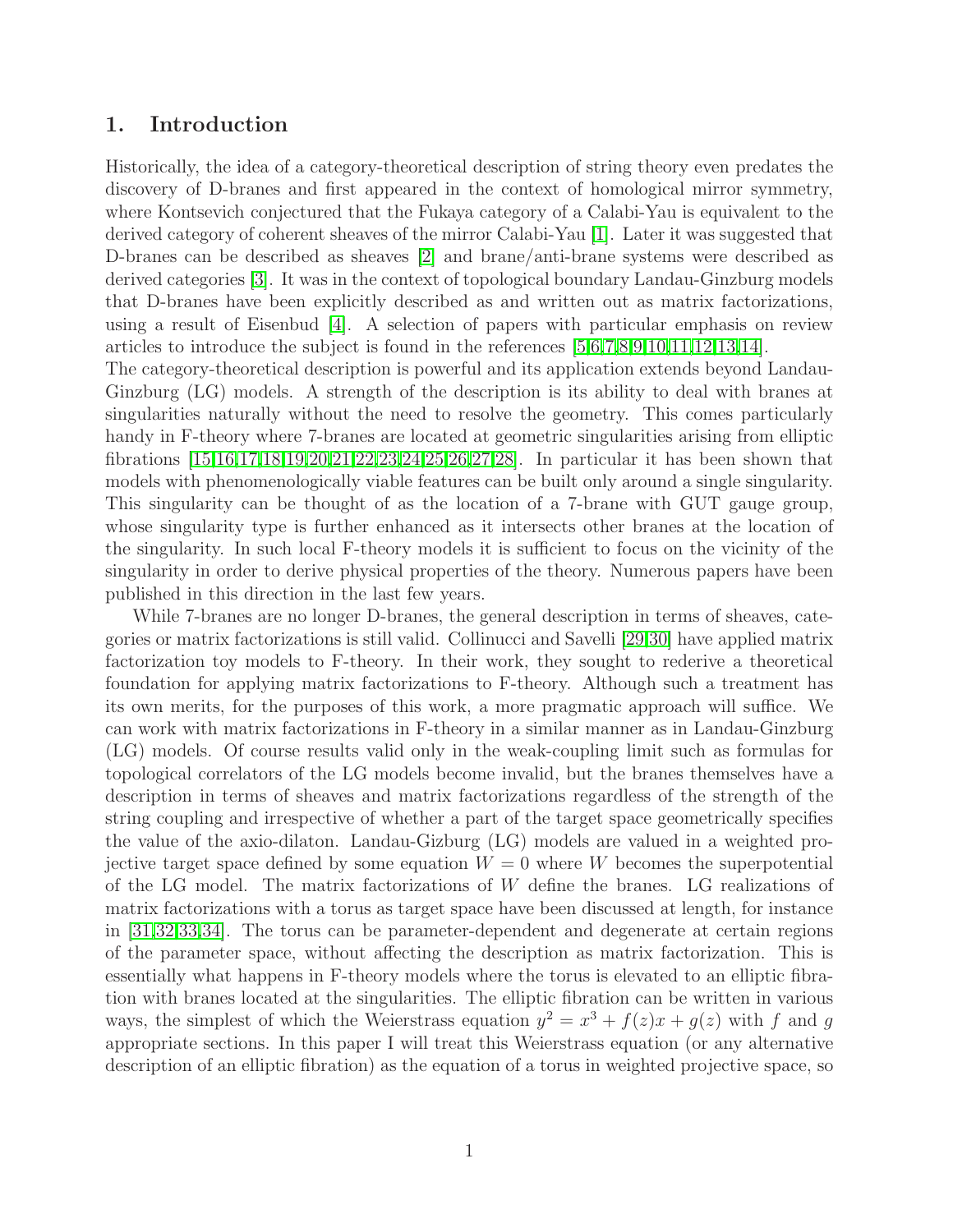that one can construct a matrix factorization for this torus. To be concrete, we can define,

$$
W(x, y, z) = -y^2 + x^3 + f(z)x + g(z),
$$

and treat  $W(x, y, z) = 0$  as a parameter-dependent torus. The same can be done with other equations of elliptic curves. The matrix factorizations of  $W(x, y, z)$  will describe the branes. Matrix factorizations can be parameter-dependent and require no special treatment at points where the parameters take such values that the torus degenerates. This somewhat pragmatic approach contrasts the point of view of Collinucci and Savelli who stress that the application to F-theory is completely distinct from LG models.

With the procedure just explained, one could likewise analyze global F-theory models. Their treatment would however vary on a case-by-case basis. Local models have generic features which can be analyzed, therefore this paper will only deal with local models. I want to move beyond toy models and work with the types of branes which actually appear in phenomenologically viable models. Typically such models start with one GUT brane with gauge group  $SU(5)$  or  $SO(10)$  which intersects other branes. At the brane intersections, the rank of the gauge group enhances, giving rise to larger symmetry groups. At multiple intersections, enhancements up to  $E_8$  are possible. The GUT group can be further broken down by internal fluxes. Particularly relevant for local F-theory models are the gauge groups  $SU(5)$ ,  $SU(6)$   $SO(10)$ ,  $SO(12)$ ,  $E_6$ ,  $E_7$  and  $E_8$ . All of these symmetry groups have a geometric description as simple singularities. Simple singularities are classified by the following equations:

$$
f(x,y,z) = \begin{cases} -y^2 + x^2 + z^{n+1}, & A_n \text{ with } n \ge 1, \\ -y^2 + x^2 z + z^{n-1}, & D_n \text{ with } n \ge 4, \\ -y^2 + x^3 + z^4, & E_6, \\ -y^2 + x^3 + xz^3, & E_7, \\ -y^2 + x^3 + z^5, & E_8 \end{cases}
$$
 (1)

In the main part of this paper the starting point will be the maximal gauge group  $E_8$  which is then gradually broken down to smaller subgroups.

### 2. Elliptic Fibrations

#### 2.1. Equations for Elliptic Curves

Elliptic curves can be described by different equations in weighted projective space, such as by a cubic, a quartic or a sextic equation [\[35\]](#page-28-5):

$$
x^{3} + y^{3} + z^{3} - a xyz \in \mathbb{P}_{2}^{1,1,1}
$$
  
\n
$$
x^{4} + y^{4} + z^{2} - a xyz \in \mathbb{P}_{2}^{1,1,2}
$$
  
\n
$$
x^{6} + y^{3} + z^{2} - a xyz \in \mathbb{P}_{2}^{1,2,3}
$$
\n(2)

An elliptic curve is a nonsingular curve of genus 1 with a rational point. Although every elliptic curve is topologically equivalent to a torus, different elliptic curves will in general not be isomorphic as Riemann surfaces. Isomorphic curves over a field K have the same  $j$ invariant. Conversely, two curves with the same j- invariant are isomorphic over the closure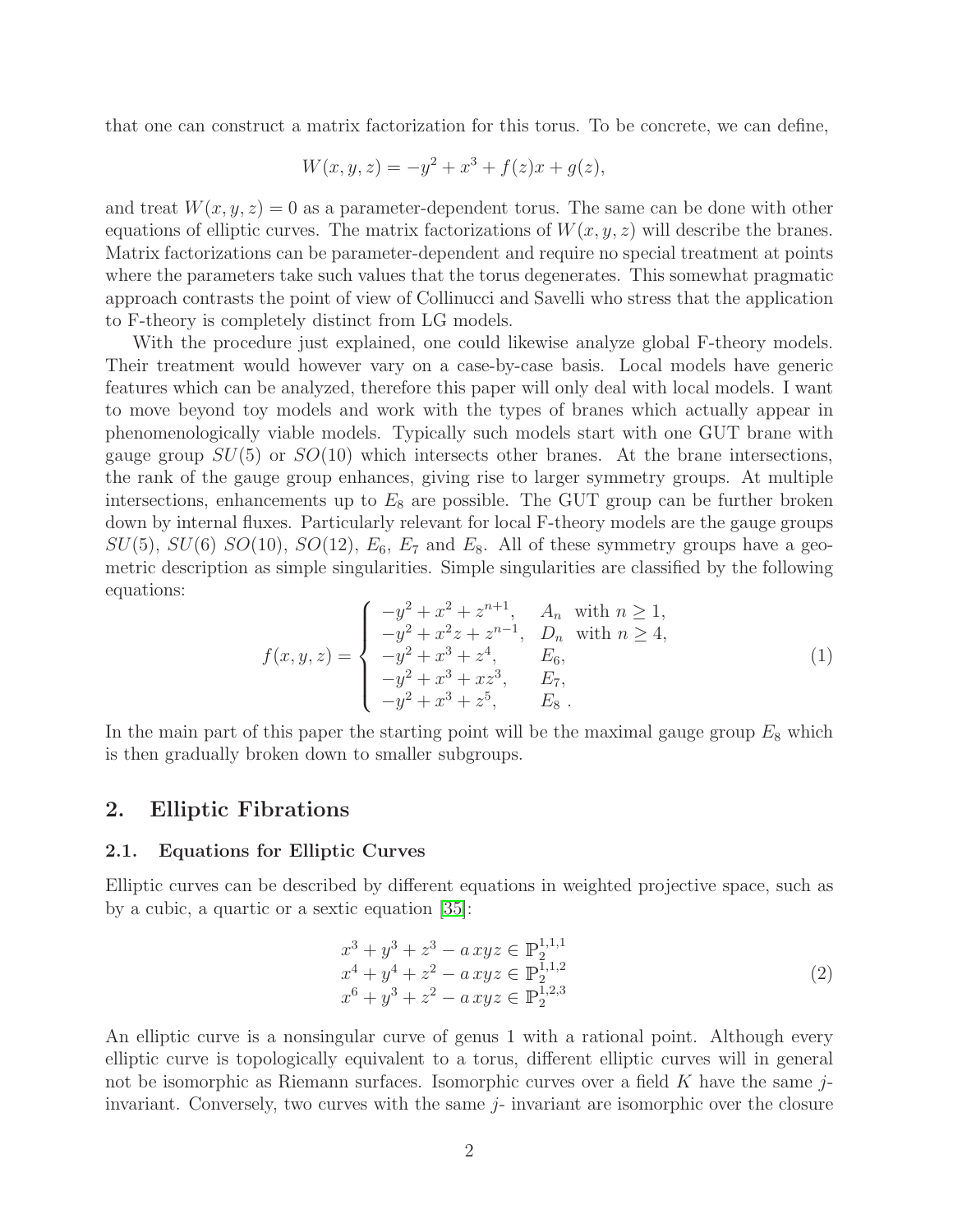K. As a consequence of these equivalence theorems, it would be sufficient to consider only one type of equation to describe an elliptic curve. The caveat is that it is the singular fibers of the elliptic fibrations which play the key role in F-theory. Elliptic fibrations which are equivalent as long as they are smooth generically give rise to different types of singularities where the fiber degenerates. It is therefore not sufficient to consider only the standard sextic Weierstrass equation as is done in the vast majority of all research papers in the field. To more efficiently work with the quartic equation it would be helpful to have a birational transformation between the quartic equation and the standard Weierstrass equation. The so-called Tate form is one way to write an elliptic fibration:

$$
y^2 + a_1xy + a_3y = x^3 + a_2x^2 + a_4x + a_6.
$$
\n(3)

Each term in the equation can be thought of as being in a graded ring where  $x$  has weight 2, y weight 3 and  $a_i$  weight i. By completing the square on the left hand side the xy and y terms can be eliminated after appropriate variable substitution and one obtains,

<span id="page-3-1"></span>
$$
y^2 = x^3 + b_2 x^2 + b_4 x + b_6,
$$
\n<sup>(4)</sup>

with,

$$
b_2 = \frac{1}{4}a_1^2 + a_2
$$
  
\n
$$
b_4 = \frac{1}{2}a_1a_3 + a_4
$$
  
\n
$$
b_6 = \frac{1}{4}a_3^2 + a_6
$$

The advantage of this form for our purposes is its similarity with the equations of simple singularities. By completing the cube in  $x$  the  $x^2$ -term is eliminated and one obtains the standard Weierstrass equation,

$$
y^2 = x^3 + fx + g.
$$
 (5)

These equations in affine form use a local coordinate chart where a point at infinity (the point  $z = 0$ ) is left out. This selection of a point defines a global section of the fibration. Alternatively to the Weierstrass equation, an elliptic curve can also be described by a quartic equation. The quartic equation with general coefficients reads in homogeneous coordinates:

$$
v^2 = c_0 u^4 + c_1 u^3 z + c_2 u^2 z^2 + c_3 u z^3 + c_4 z^4.
$$
 (6)

By shifting and rescaling coordinates, we can reduce the number of coefficients by two:

$$
v^2 = u^4 + c_2 u^2 z^2 + c_3 u z^3 + c_4 z^4.
$$
\n<sup>(7)</sup>

In analogy to the Weierstrass form, we used this to set the coefficient of the highest order term in  $u$  to unity and of the second highest-order term to zero. In affine coordinates the general quartic equation simplifies to,

<span id="page-3-0"></span>
$$
v^2 = c_0 u^4 + c_1 u^3 + c_2 u^2 + c_3 u + c_4.
$$
\n<sup>(8)</sup>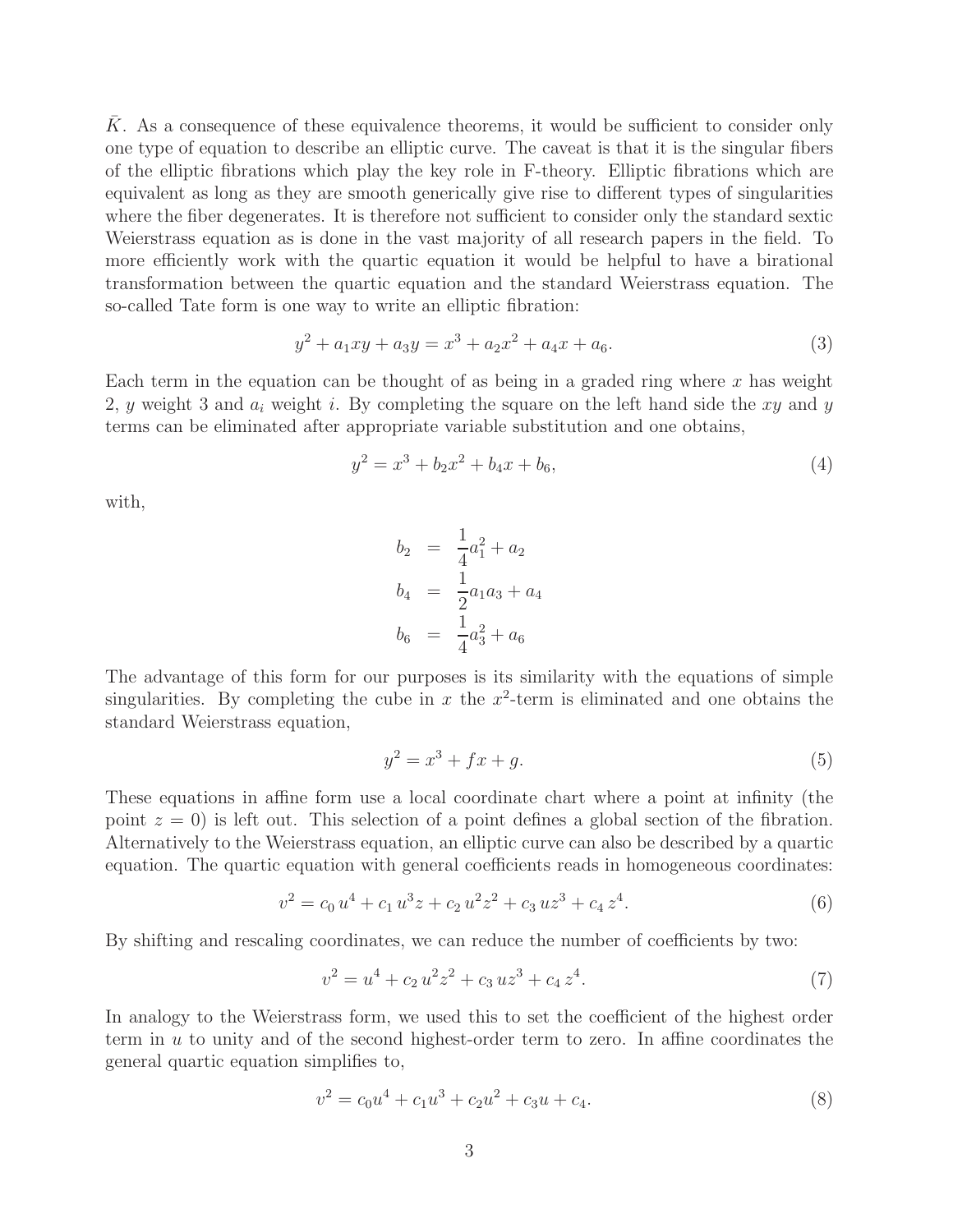#### 2.2. A birational transformation between the quartic and the Tate form

An elliptic curve is an algebraic curve of genus 1 with a rational point on the curve. One point the curve is the point at infinity with projective coordinates  $(0:1:0)$ . This rational point with coordinates  $(u, v) = (p, q)$  can with the help of a coordinate shift u to  $u + p$  be brought into the form  $(u, v) = (0, q)$ . Since the point must solve Eq. [\(8\)](#page-3-0) we find  $c_4 = q^2$ . To show birational equivalence to the Weierstrass form, we distinguish between the cases  $q = 0$ and  $q \neq 0$ .

The quartic in Eq. [\(8\)](#page-3-0) with  $c_4 = q^2 \neq 0$  is birationally equivalent to the cubic  $y^2 + a_1xy + a_3y =$  $x^3 + a_2x^2 + a_4x + a_6$  under the transformation [\[36\]](#page-28-6),

$$
x = \frac{2q(v+q) + c_3 u}{u^2}
$$
  

$$
y = \frac{2q \left[2q(v+q) + c_3 u + (c_2 - \frac{c_3^2}{4q})u^2\right]}{u^3}
$$
 (9)

and the identification,

$$
a_1 = \frac{c_3}{q}
$$
,  $a_2 = c_2 - \frac{c_3^2}{4q^2}$ ,  $a_3 = 2c_1q$ ,  $a_4 = -4c_0q^2$ ,  $a_6 = a_4a_2$ . (10)

The equivalence between  $(a_1, a_2, a_3, a_4)$  and  $(c_0, c_1, c_2, c_3)$  is one-to-one. In addition we have the constraint

<span id="page-4-0"></span>
$$
a_6 = a_4 a_2 \tag{11}
$$

on the coefficients of the Weierstrass form as a result of the constraint placed on the quartic curve. The point  $(u, v) = (0, q)$  on the curve corresponds to the point at infinity  $(x, y) = \infty$ in projective space and the point  $(u, v) = (0, -q)$  corresponds to  $(x, y) = (-a_2, a_1a_2 - a_3)$ . The inverse transform is given by,

$$
u = \frac{2q\left[x + c_2 - \frac{c_3^2}{4q^2}\right]}{y}
$$
  
\n
$$
v = -q + \frac{-c_3 u + xu^2}{2q}.
$$
\n(12)

The above statements are proven by direct calculation, where the equation is multiplied by  $2y/u^3$  before the substitution. The argument does not cover the case when the rational point on the curve is at infinity  $(u, v) = \infty$ . That case implies either  $c_0 = 0$  in which case the quartic reduces to a generic cubic, or we have  $c_0 = q^2 \neq 0$ , which allows us to apply the transformation  $u \to 1/u$  and  $v \to v/u^2$  to again obtain an equation of the form in Eq [\(8\)](#page-3-0).

When  $q = 0$  the transformation can be written as,

$$
u = \frac{c_3}{x} \n v = \frac{c_3 [2y + a_1 x + a_3]}{2x^2}
$$
\n(13)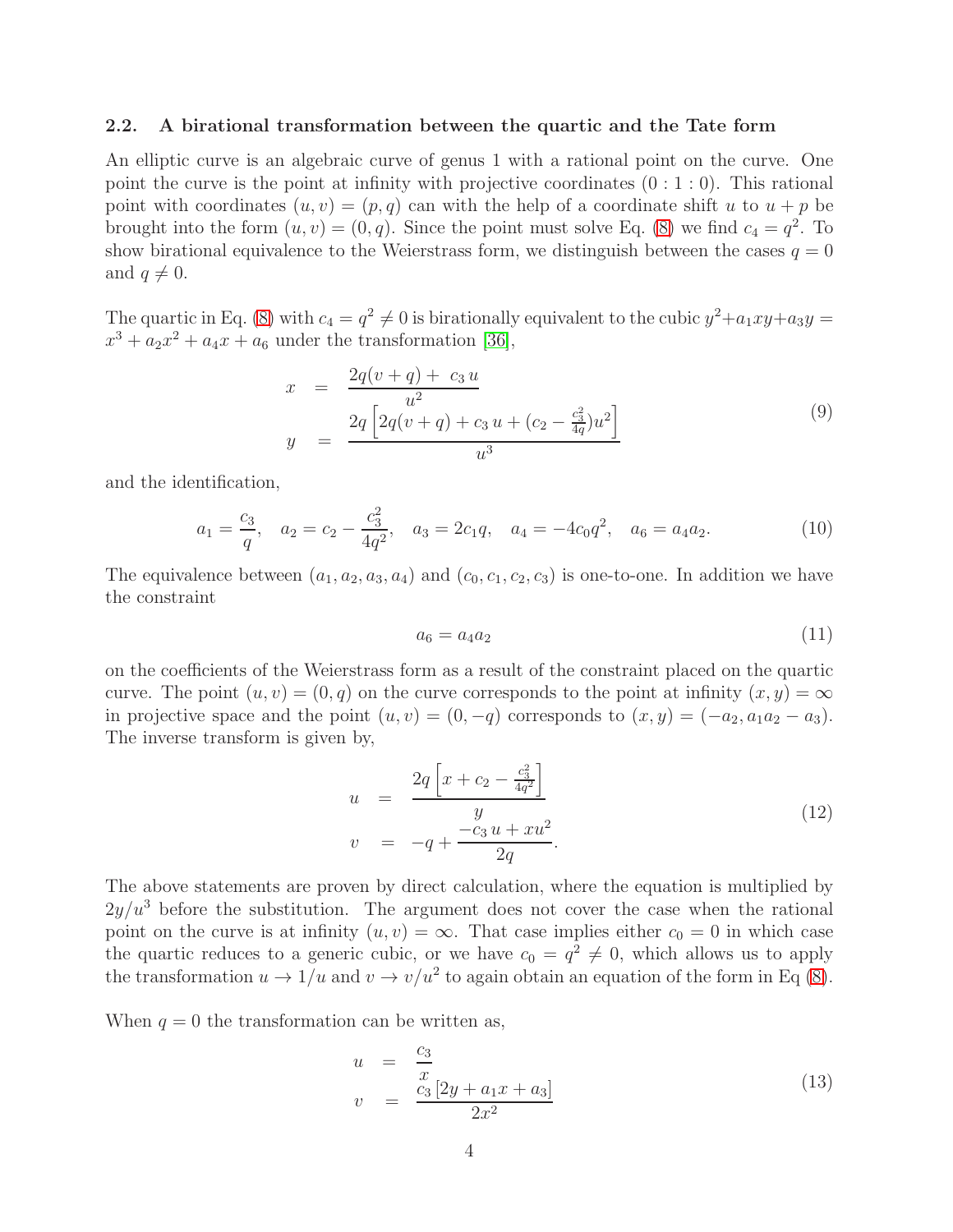where,

<span id="page-5-0"></span>
$$
c_0 = \frac{\frac{a_3^2}{4} + a_6}{c_3^2}, \ c_1 = \frac{a_1 a_3 + 2a_4}{2c_3}, \ c_2 = \frac{a_1^2}{4} + a_2 \tag{14}
$$

The quotients in the variable identification are always defined since  $q = 0$  requires  $c_3 \neq 0$ , otherwise the curve would be singular at the origin  $(0, 0)$ .

It has been emphasized that the equivalence between birationally equivalent elliptic curves only holds for smooth curves. With the help of Tate's algorithm, the singularities of elliptic curves described by the Tate form has been classified according to the vanishing orders of  $a_i$  in the Tate form. Eq. [\(14\)](#page-5-0) is not a valid equation to map the vanishing orders of singularities since the rational transformation between elliptic curves does not necessarily preserve the type of singularity. In [\[37\]](#page-28-7) the Tate algorithm has already been applied to the quartic curve in and a table of singularities was created. In that reference, the general equation is written as,

<span id="page-5-1"></span>
$$
c_0u^4 + c_1u^3z + c_2u^2z^2 + c_3uz^3 + c_4z^4 = av^2 + b_0z^2v + b_1vuz + b_2u^2v \tag{15}
$$

The authors argue that a rank one Mordell-Weil group implies  $a = 1, c_4 = 0$  and  $b_0 \neq 0$ . By applying these constraints and shifting and scaling the  $v$  coordinate,  $b_1$  and  $b_2$  can be absorbed into new coefficients  $c_i$ ,

$$
v^2 = c_0 u^4 + c_1 u^3 z + c_2 u^2 z^2 + c_3 u z^3 + \frac{1}{4} b_0^2 z^4 \tag{16}
$$

Going to affine coordinate by setting  $z = 1$  we have reproduced Eq. [\(8\)](#page-3-0) with  $c_4 = q^2$  and  $q =$  $b_{0}$ 2  $\neq 0$ . One needs to be careful in realizing that Mordell-Weil rank 1 does not necessarily imply that eq. [\(11\)](#page-4-0) is always satisfied, only that the elliptic curve can always be brought into a form such that this equation holds. A birational transformation also exists when  $c_4$  is not a perfect square, but it is much more complicated and I am not writing it down here.

#### 2.3. Gauge group breaking of the sextic curve and quartic curves

In principle one could start with the equation for an elliptic fibration, write out all sections  $a_i$  as polynomial expansions and attempt to factorize the equation into a product of two matrices with polynomial entries. To reduce the complexity of the endeavor, we restrict to the main gauge groups of physical interest. The symmetry type determines the vanishing orders of  $a_i$  of the Tate form [\[38\]](#page-28-8):

$$
SU(5): \t-y^2 + x^3 - a_{1,0}xy + a_{2,1}x^2z - a_{3,2}yz^2 + a_{4,3}xz^3 + a_{6,5}z^5
$$
  
\n
$$
SO(10): \t-y^2 + x^3 - a_{1,1}xyz + a_{2,1}x^2z - a_{3,2}yz^2 + a_{4,3}xz^3 + a_{6,5}z^5
$$
  
\n
$$
E_6: \t-y^2 + x^3 - a_{1,1}xyz + a_{2,2}x^2z^2 - a_{3,2}yz^2 + a_{4,3}xz^3 + a_{6,5}z^5
$$
  
\n
$$
E_7: \t-y^2 + x^3 - a_{1,1}xyz + a_{2,2}x^2z^2 - a_{3,3}yz^3 + a_{4,3}xz^3 + a_{6,5}z^5
$$
  
\n
$$
E_8: \t-y^2 + x^3 - a_{1,1}xyz + a_{2,2}x^2z^2 - a_{3,3}yz^3 + a_{4,4}xz^4 + a_{6,5}z^5
$$

Here the sections  $a_i$  have been expanded into  $a_i = \sum_j a_{i,j} z^j$ . We will want to deal with all the symmetry groups from  $SU(5)$  up to  $E_8$  at and therefore wish to preserve all coefficients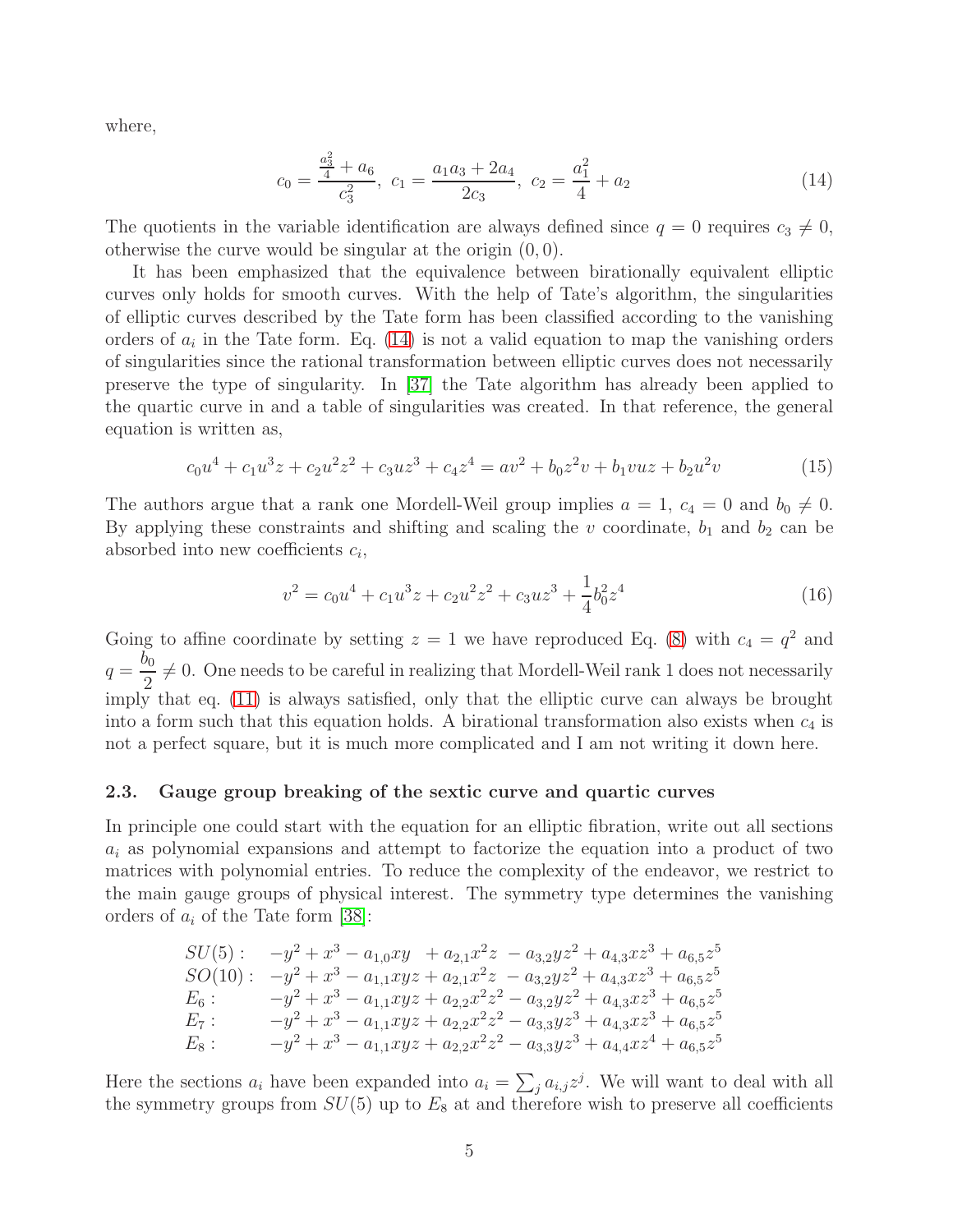$a_{i,j}$  which are non-vanishing for any of the groups of interest:

$$
W(x, y, z) := -y^2 + x^3 - a_{1,0}xy - a_{1,1}xyz + a_{2,1}x^2z + a_{2,2}x^2z^2 -a_{3,2}yz^2 - a_{3,3}yz^3 + a_{4,3}xz^3 + a_{4,4}xz^4 + a_{6,5}z^5.
$$

We bring this into the b-form of eq.  $(4)$  with the transformation,

$$
y \mapsto y - \frac{1}{2} (a_{1,0} + a_{1,1} z) x - \frac{1}{2} (a_{3,2} z^2 + a_{3,3} z^3)
$$

and obtain,

<span id="page-6-0"></span>
$$
W := -y^2 + f_1 x^3 + f_2 x^2 z + f_3^2 x^2 + 2 f_3 g_3 x z^2 + g_1 z^5 + g_2 x z^3 + g_3^2 z^4
$$
 (17)

where,

$$
f_1 = 1
$$
  
\n
$$
f_2 = \frac{1}{2}a_{1,0}a_{1,1} + a_{2,1}
$$
  
\n
$$
g_1 = \frac{1}{2}a_{3,2}a_{3,3} + a_{6,5}
$$
  
\n
$$
f_2 = \frac{1}{2}a_{1,0}a_{1,1} + a_{2,1}
$$
  
\n
$$
g_3 = \frac{1}{2}a_{3,2}
$$
  
\n
$$
g_4 = \frac{1}{2}a_{1,0}a_{3,3} + a_{4,3}
$$

In the expression for  $W$ , three higher order terms have been suppressed:

$$
W_{sup} = \left(\frac{1}{4}a_{1,1}^2 + a_{2,2}\right)x^2z^2 + \left(\frac{1}{2}a_{1,1}a_{3,3} + a_{4,4}\right)xz^4 + \frac{1}{4}a_{3,3}^2z^6
$$

These terms do not affect the singularity type and can therefore be ignored. After all, Eq. [\(17\)](#page-6-0) is the more fundamental equation with respect to the singularity type and the derivation from the Kodaira classification only serves to relate it to elliptic fibrations.

Instead of beginning with the Tate form, we could perform the analogous transformation with the full quartic equation in [\(15\)](#page-5-1). In that case one obtains [\[37\]](#page-28-7):

$$
SU(5): \t-y^2 - b_{0,0}x^2y - b_{1,0}xy - b_{2,2}yz^2 + c_{0,0}z^5 + c_{1,3}xz^3 + c_{2,1}x^2z + c_{3,0}x^3
$$
  
\n
$$
SO(10): \t-y^2 - b_{0,0}x^2y - b_{1,1}xyz - b_{2,2}yz^2 + c_{0,0}z^5 + c_{1,3}xz^3 + c_{2,1}x^2z + c_{3,0}x^3
$$
  
\n
$$
E_6: \t-y^2 - b_{0,0}x^2y - b_{1,1}xyz - b_{2,2}yz^2 + c_{0,0}z^5 + c_{1,3}xz^3 + c_{2,2}x^2z^2 + c_{3,0}x^3
$$
  
\n
$$
E_7: \t-y^2 - b_{0,0}x^2y - b_{1,1}xyz - b_{2,3}yz^3 + c_{0,0}z^5 + c_{1,3}xz^3 + c_{2,2}x^2z^2 + c_{3,0}x^3
$$
  
\n
$$
E_8: \t-y^2 - b_{0,0}x^2y - b_{1,1}xyz - b_{2,3}yz^3 + c_{0,0}z^5 + c_{1,4}xz^4 + c_{2,2}x^2z^2 + c_{3,0}x^3
$$

The sections  $b_i$  and  $c_i$  have been expanded in the obvious manner. The equation with all non-vanishing coefficients preserved reads,

$$
W(x, y, z) := -y^2 - b_{0,0}x^2y - b_{1,0}xy - b_{1,1}xyz - b_{2,2}yz^2 - b_{2,3}yz^3
$$
  
+  $c_{0,5}z^5 + c_{1,3}xz^3 + c_{1,4}xz^4 + c_{2,1}x^2z + c_{2,2}x^2z^2 + c_{3,0}x^3$ 

After completing the square the resulting equations again has the structure of eq. [\(17\)](#page-6-0). This time the coefficients mapped as follows:

$$
f_1 = \frac{1}{2}b_{0,0}b_{1,0} + c_{3,0} \quad g_1 = \frac{1}{2}b_{2,3}b_{2,2} + c_{0,5}
$$
  
\n
$$
f_2 = \frac{1}{2}b_{1,0}b_{1,1} + c_{2,1} \quad g_2 = \frac{1}{2}b_{1,1}b_{2,2} + \frac{1}{2}b_{1,0}b_{2,3} + c_{1,3}
$$
  
\n
$$
f_3 = \frac{1}{2}b_{1,0} \qquad g_3 = \frac{1}{2}b_{2,2}
$$

Again irrelevant higher order terms have been suppressed:

$$
W_{sup} = \frac{1}{4}b_{0,0}^2x^4 + \frac{1}{2}b_{0,0}b_{1,1}x^3z + \frac{1}{2}b_{0,0}b_{2,3}x^2z^3 + (\frac{1}{4}b_{1,1}^2 + \frac{1}{2}b_{0,0}b_{2,2} + c_{2,2})x^2z^2
$$
  
 
$$
+(\frac{1}{2}b_{1,1}b_{2,3} + c_{1,4})xz^4 + \frac{1}{4}b_{2,3}^2z^6
$$

Eq. [\(17\)](#page-6-0) will be the starting point of the matrix-factorization based analysis.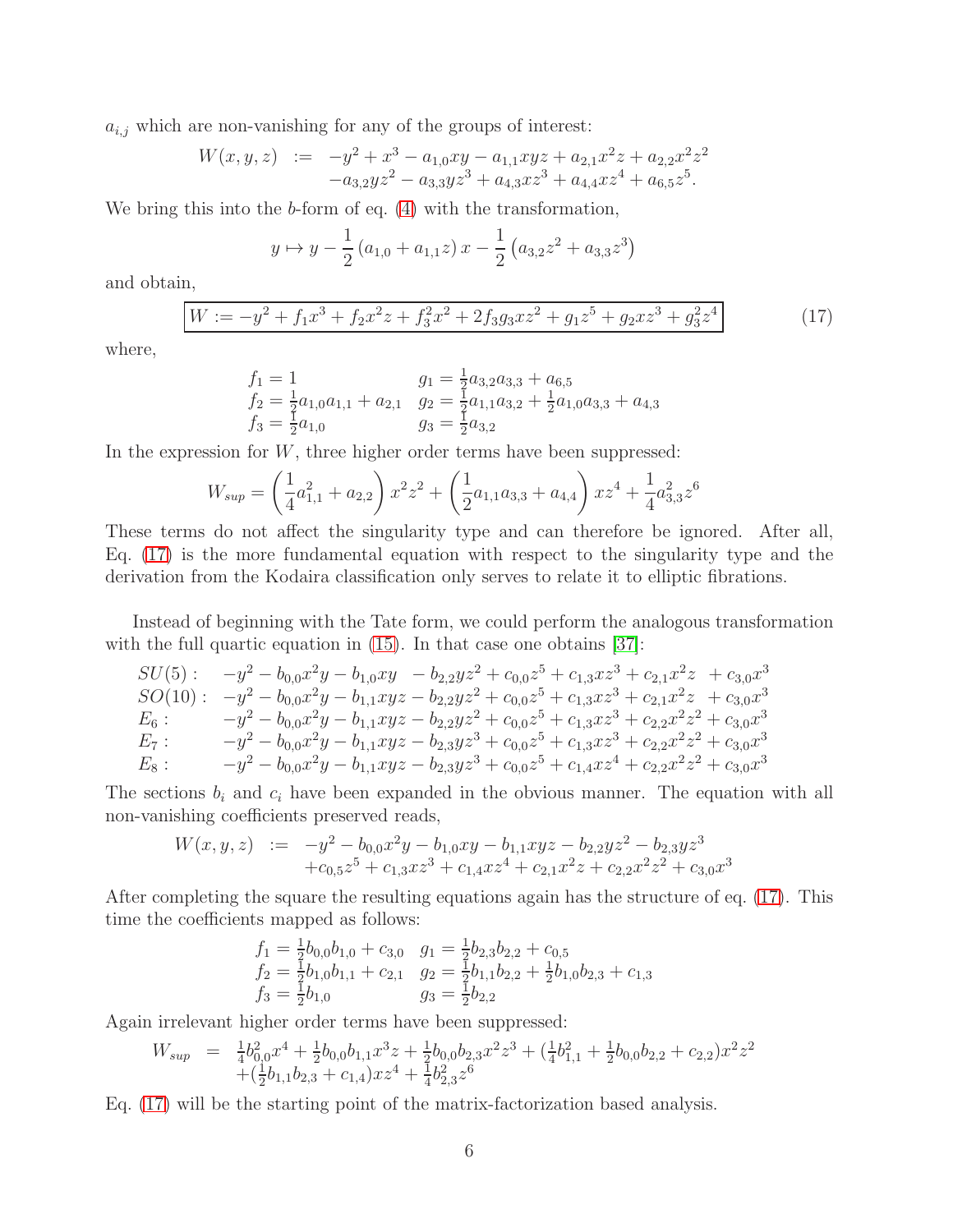### 3. Review of Matrix Factorizations

Given a polynomial  $W$  of some coordinate ring in an affine space, a matrix factorization of W is a square matrix  $Q$  with polynomial entries so that,

$$
Q^2 = W1.
$$
\n<sup>(18)</sup>

The matrix is in  $\mathbb{Z}_2$ -graded space and with the grading operator in suitable form, the matrix can be written as,

$$
Q = \left(\begin{array}{cc} 0 & E \\ J & 0 \end{array}\right),\tag{19}
$$

so that,

$$
EJ = JE = W1.
$$
\n<sup>(20)</sup>

Both  $Q$  or the pair  $(E, J)$  may be referred to as matrix factorization. The  $Q$ -notation is rooted in the topological string and the relationship to the boundary  $Q_{BRST}$  operator. The simplest factorization is the trivial  $1 \times 1$  factorization,

$$
(1)(W) = (W)(1) = W1.
$$
\n(21)

This trivial factorization describes an 'empty' brane and does not contain physical information. Two matrix factorizations Q and Q' are equivalent,  $Q \simeq Q'$ , if they can be related by a similarity transformation by invertible matrices with polynomial entries,

$$
Q' = UQU^{-1}.\tag{22}
$$

The transformation can also be written as,

$$
E' = U_1 E U_2^{-1} \qquad J' = U_2 J U_1^{-1}, \tag{23}
$$

with,

$$
U = \left(\begin{array}{cc} U_1 & 0 \\ 0 & U_2 \end{array}\right). \tag{24}
$$

Given two matrix factorizations of W we can define the direct sum which is again a matrix factorization of  $W$ . We have,

$$
(E_1, J_1) \oplus (E_2, J_2) \equiv \left( \left( \begin{array}{cc} E_1 & 0 \\ 0 & E_2 \end{array} \right), \left( \begin{array}{cc} J_1 & 0 \\ 0 & J_2 \end{array} \right) \right). \tag{25}
$$

With the help of a similarity transformation, some matrix factorizations can be decomposed into a direct sum of factorizations. Given a brane, its anti-brane is easily found by applying the shift functor  $T$  which swaps  $E$  and  $J$ ,

$$
T: (E, J) \mapsto (\bar{E}, \bar{J}) = (J, E), \tag{26}
$$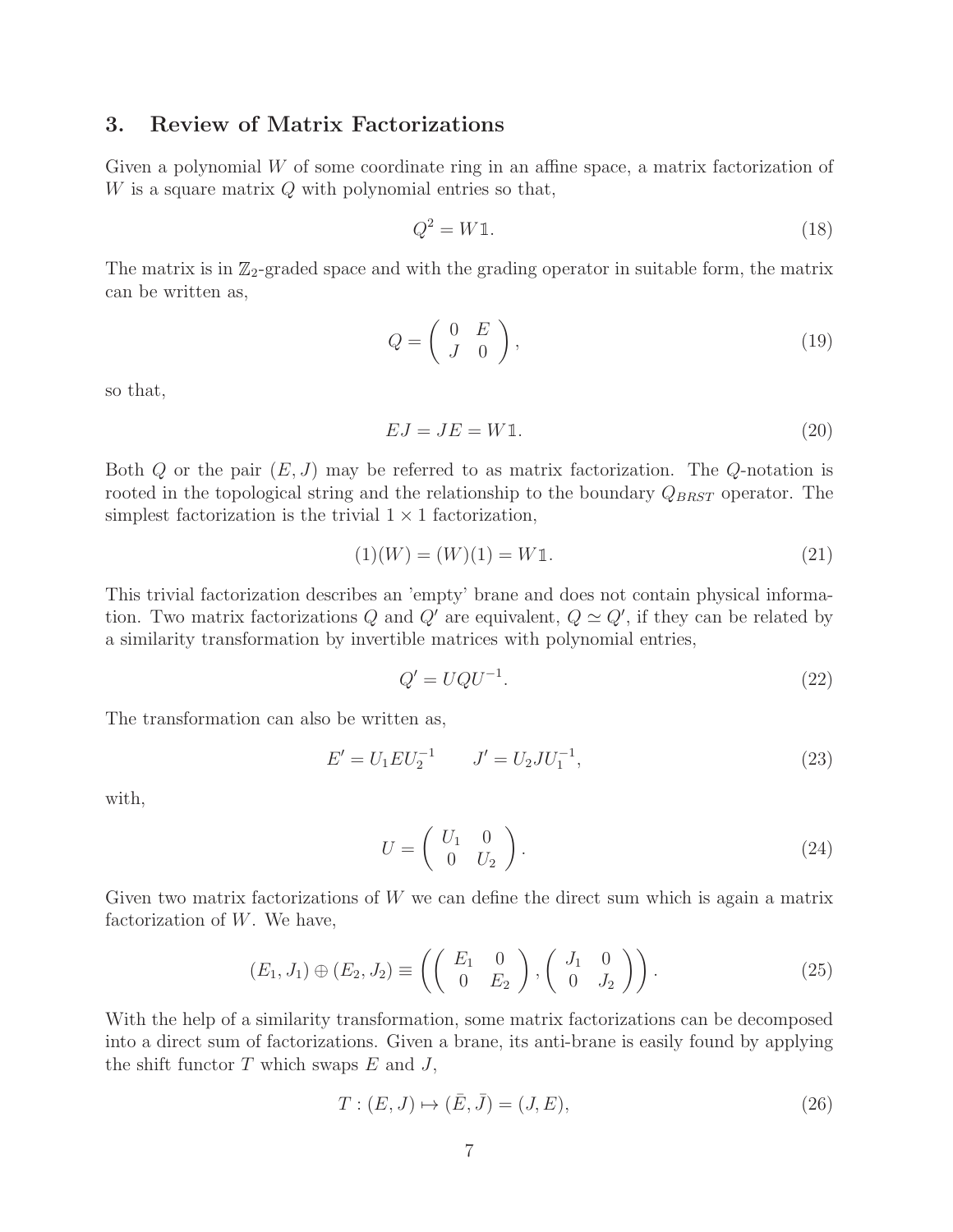The matrix factorizations  $Q_{1,2}$  define a graded differential that acts as follows:

$$
d\Psi_{12} := Q_1 \Psi_{12} - (-1)^{|\Psi_{12}|} \Psi_{12} Q_2.
$$
\n(27)

The open string states lie in the cohomology, which is defined as usual as the quotient of the kernel of d by the image of d. The even states are block diagonal on the  $\mathbb{Z}_2$ graded space and are interpreted as bosonic states. The odd states are block off-diagonal and are interpreted as fermions. Specifically, for the fermions we have,

$$
d\psi_{12} = \begin{pmatrix} 0 & E_1 \\ J_1 & 0 \end{pmatrix} \begin{pmatrix} 0 & \psi_{12}^0 \\ \psi_{12}^1 & 0 \end{pmatrix} + \begin{pmatrix} 0 & \psi_{12}^0 \\ \psi_{12}^1 & 0 \end{pmatrix} \begin{pmatrix} 0 & E_2 \\ J_2 & 0 \end{pmatrix},
$$
 (28)

and for the bosons,

$$
d\phi_{12} = \begin{pmatrix} 0 & E_1 \\ J_1 & 0 \end{pmatrix} \begin{pmatrix} \phi_{12}^0 & 0 \\ 0 & \phi_{12}^1 \end{pmatrix} - \begin{pmatrix} \phi_{12}^0 & 0 \\ 0 & \phi_{12}^1 \end{pmatrix} \begin{pmatrix} 0 & E_2 \\ J_2 & 0 \end{pmatrix}.
$$
 (29)

These states can be used to build new factorizations through tachyon condensation. In tachyon condensation can be described by a short exact sequence of modules,

$$
0 \to Q_1 \to Q_c \to Q_2 \to 0.
$$

The bound states resulting from tachyon condensation correspond to branes with a flux turned on. In [\[39\]](#page-28-9) it has been shown how non-trivial branes in an orbifold limit of the K3 can be described by matrix factorizations. Fractional branes, discrete Wilson lines as well as unusual orientifold actions all arise from the framework almost automatically.

Factorizations which can neither be obtained from other factorization by tachyon condensation nor are equivalent to a direct sum of branes are called indecomposable matrix factorization. For a complete description of all branes on some space described by  $W = 0$  it is reasonable to begin by finding all indecomposable matrix factorizations of W. For a more detailed and rigorous introduction I refer to the literature cited in the introduction.

### 4. Simple singularities

Simple singularities are defined by the following equations:

$$
f(x, y, z) = \begin{cases} -y^2 + x^2 + z^{n+1}, & A_n \text{ with } n \ge 1, \\ -y^2 + x^2 z + z^{n-1}, & D_n \text{ with } n \ge 4, \\ -y^2 + x^3 + z^4, & E_6, \\ -y^2 + x^3 + xz^3, & E_7, \\ -y^2 + x^3 + z^5, & E_8 \end{cases}
$$

The indecomposable matrix factorizations for these ADE singularities are known in the mathematics literature and are given for example in [\[40,](#page-28-10)[41\]](#page-28-11). In the following I list all indecomposable factorizations in a gauge more suitable for the purposes of this paper. These sets of factorizations should be regarded as the elementary building blocks which through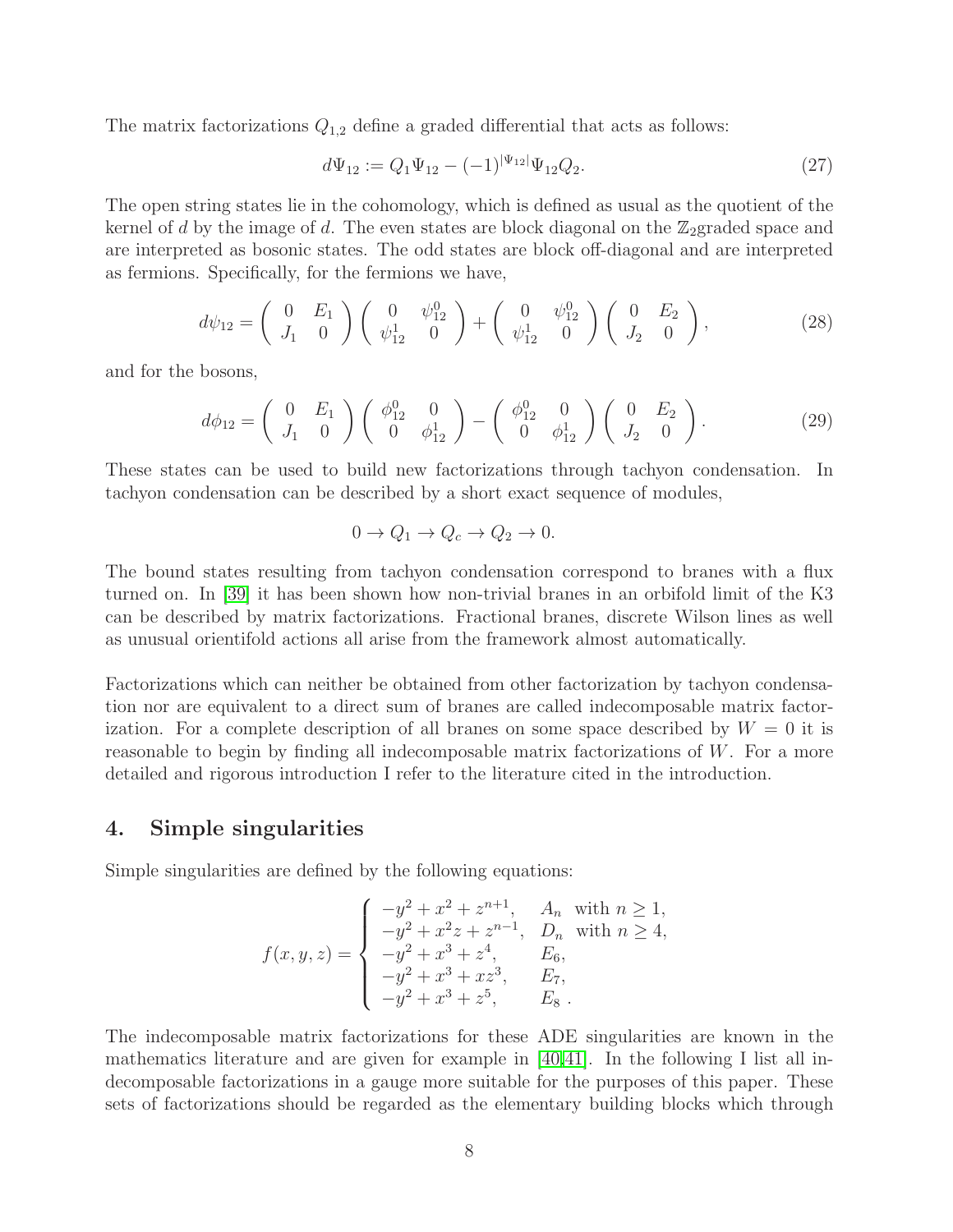tachyon condensation can fuse into bound states. The bound states obtained in such a fashion correspond to branes with a non-trivial flux turned on. The indecomposable factorizations are also relevant for global models since in the vicinity of a simple singularity in a global F-theory model, the factorization of the global surface will locally take the same form as these factorizations. In practice, we will usually work with birational extensions of singularities. For instance the singularity  $y^2 = x^3 + z^4 + z^5$  is an extension of the  $E_6$  singularity  $y^2 = x^3 + z^4$ . Results from homological algebra prove that the morphism between the modules are identical for both singularities. From the factorizations, the morphisms between them can be found. For the simple singularities this is a solved problem and can be performed with existing computer algebra systems such as 'Singular' [\[42\]](#page-28-12). Given a set of matrix factorizations, a quiver diagram can be drawn. Essentially for each distinct irreducible morphism between two factorizations one draws an arrow between them to obtain the so-called Auslander-Reiten quiver. For a proper treatment of them see for example [\[43\]](#page-28-13). In practice, one sets up short exact sequences and reads off the quiver diagram from them. For the ADE-singularities the quivers are essentially the Dynkin diagrams. To each node in the Dynkin diagram of the corresponding ADE Lie Group corresponds one of the indecomposable factorizations. The rank of the factorization is identical to the degree of the irreducible representation of the Lie Algebra. For example for the  $E_6$  singularity we have six indecomposable factorizations and the short exact sequences,

$$
\begin{array}{ccccccc}\n0 & \longrightarrow & M_1 & \longrightarrow & M_2 \oplus W & \longrightarrow & M_1 & \longrightarrow 0 \\
0 & \longrightarrow & M_2 & \longrightarrow & M_1 \oplus M_3 \oplus M_4 & \longrightarrow & M_2 & \longrightarrow 0 \\
0 & \longrightarrow & M_3 & \longrightarrow & M_2 \oplus M_5 & \longrightarrow & M_3 & \longrightarrow 0 \\
0 & \longrightarrow & M_4 & \longrightarrow & M_2 \oplus M_6 & \longrightarrow & M_4 & \longrightarrow 0 \\
0 & \longrightarrow & M_5 & \longrightarrow & M_3 & \longrightarrow & M_5 & \longrightarrow 0 \\
0 & \longrightarrow & M_6 & \longrightarrow & M_4 & \longrightarrow & M_6 & \longrightarrow 0\n\end{array}
$$

where W stands for the trivial factorization. From these exact sequences we can immediately set up the quiver diagram,

$$
[W]
$$
\n
$$
\uparrow
$$
\n
$$
[M^1]
$$
\n
$$
[M^5] \implies [M^3] \implies [M^2] \implies [M^4] \implies [M^6] .
$$

The trivial factorization  $(1, W)$  always corresponds to the extended node of the Dynkin diagram. In case of a singularity which birationally dominates a simple singularity, the quiver diagram will be identical to the quiver diagram of the dominated singularity except that the extended node with the trivial factorization is removed along with all arrows into and out of it. Greuel and Knörrer proved that a ring  $R$  is of finite representation type if and only if R birationally dominates a simple singularity [\[44\]](#page-28-14). This is a rather strong statement. Finite representation types means that the Auslander-Reiten quiver is of finite size, which we must require for a physically sensible model. This restricts us to simple singularities only.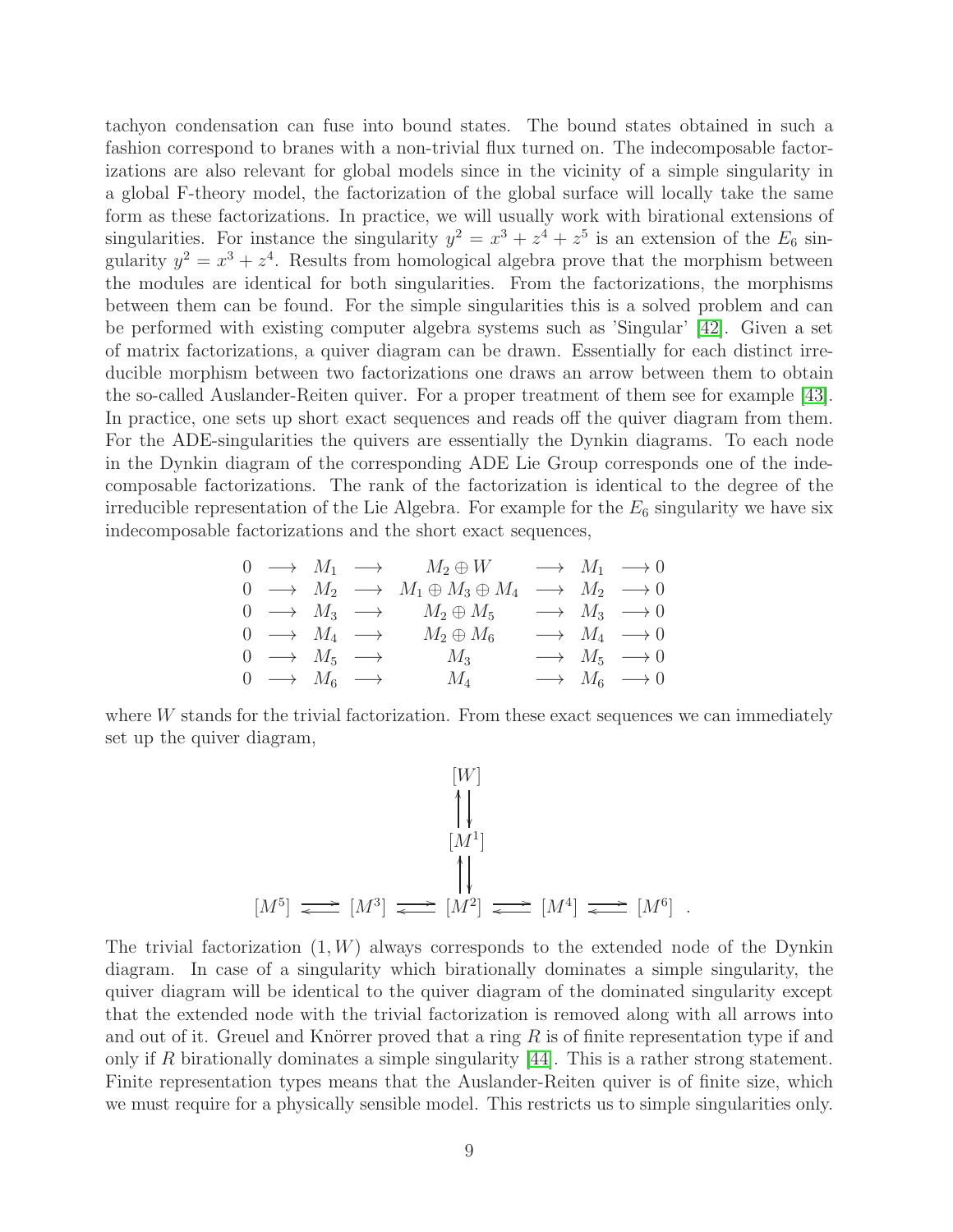## 4.1.  $A_n$  factorizations

Let,

$$
S_j := \left( \begin{array}{cc} -x & z^j \\ z^{n+1-j} & x \end{array} \right)
$$

Then the factorizations of the  $\mathcal{A}_n$  series singularity are given by,

$$
M^j : (S_j - y \mathbb{1}, S_j + y \mathbb{1})
$$
  $j = 1, ..., n.$ 

The quiver diagram can be shown to be,

$$
[M^1] \longrightarrow [M^2] \longrightarrow \cdots \longrightarrow [M^{n-1}] \longrightarrow [M^n]
$$

The factorizations could also be defined for  $j = 0$  and  $j = n + 1$ , but for these values they reduce to a direct sum of trivial factorizations after a similarity transformation. The shift functor flips the quiver diagram,

$$
T(M^j) \simeq M^{n+2-j}.
$$

## 4.2.  $D_n$  factorizations

Let,

$$
S_1 := \left(\begin{array}{cc} 0 & x^2 + z^{n-2} \\ z & 0 \end{array}\right),
$$

$$
S_j := \begin{pmatrix} 0 & 0 & xz & z^{n-1-\frac{j}{2}} \\ 0 & 0 & z^{\frac{j}{2}} & -x \\ x & z^{n-1-\frac{j}{2}} & 0 & 0 \\ z^{\frac{j}{2}} & -xz & 0 & 0 \end{pmatrix}
$$
 for  $j$  even and  $2 \le j \le n-2$ ,

$$
S_j := \begin{pmatrix} 0 & 0 & xz & z^{n-1+\frac{1-j}{2}} \\ 0 & 0 & z^{\frac{j+1}{2}} & -xz \\ x & z^{n-2+\frac{1-j}{2}} & 0 & 0 \\ z^{\frac{j-1}{2}} & -x & 0 & 0 \end{pmatrix}
$$
 for j odd and  $2 \le j \le n-2$ ,

$$
S_{n-1} := \begin{pmatrix} 0 & xz - iz^{\frac{n}{2}} \\ x - iz^{\frac{n}{2}-1} & 0 \end{pmatrix}
$$
 when *n* is even,

$$
S_{n-1} := \begin{pmatrix} -z^{\frac{n-1}{2}} & xz \\ x & z^{\frac{n-1}{2}} \end{pmatrix}
$$
 when *n* is odd,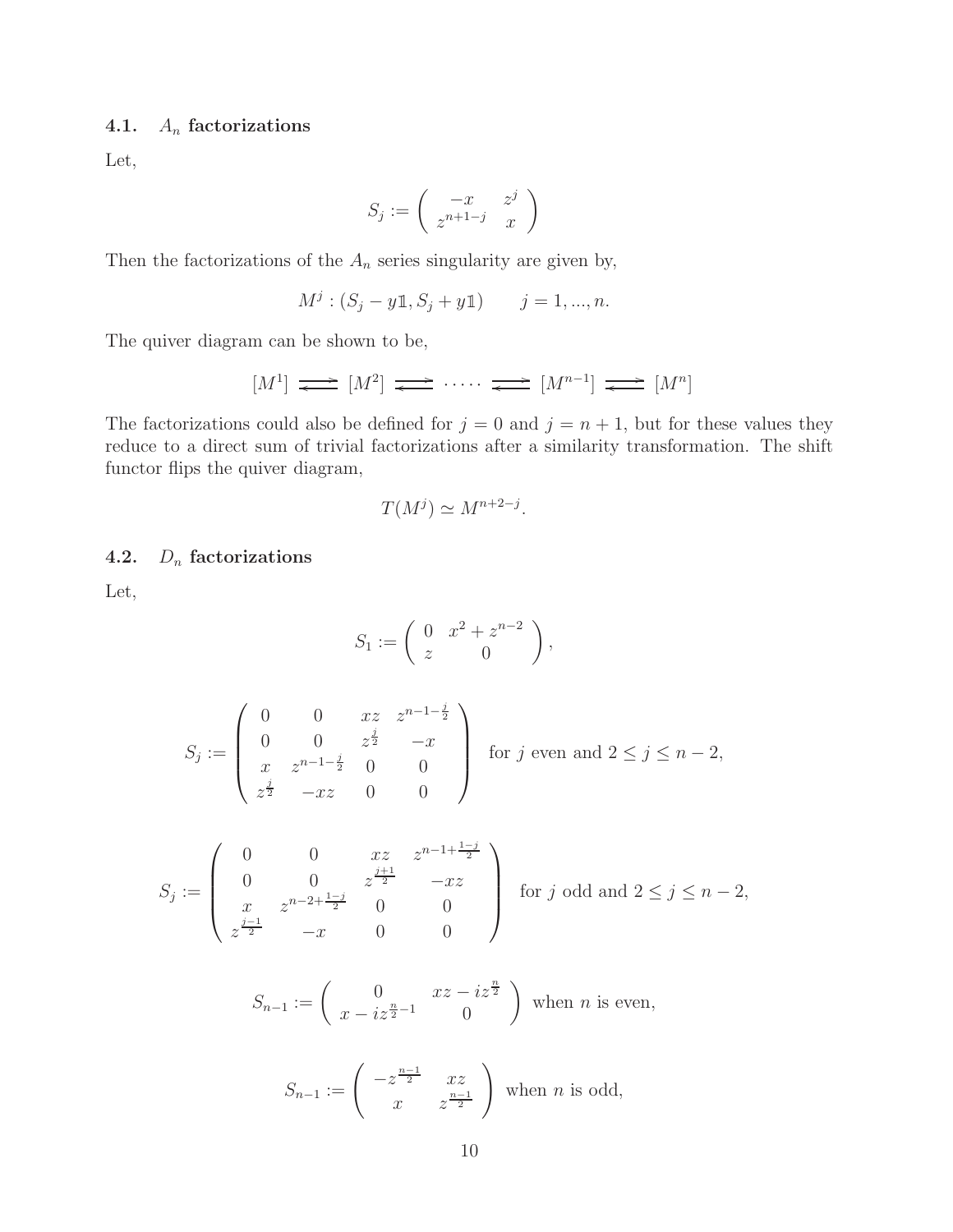$$
S_n := \begin{pmatrix} 0 & xz + iz^{\frac{n}{2}} \\ x - iz^{\frac{n}{2} - 1} & 0 \end{pmatrix}
$$
 when *n* is even,  

$$
S_n := \begin{pmatrix} z^{\frac{n-1}{2}} & xz \\ x & -z^{\frac{n-1}{2}} \end{pmatrix}
$$
 when *n* is odd.

Then the factorizations of the  $D_n$  series singularities are given by,

$$
M^{j}: (S_{j} - y \mathbb{1}, S_{j} + y \mathbb{1})
$$
  $j = 1, ..., n.$ 

The quiver diagram takes the form,



All  $D_n$  factorizations are self-dual under T except for  $M^n$  and  $M^{n-1}$  which are duals of each other:

$$
T(M^j) \simeq M^j \text{ for } j = 1, ..., n-2
$$
  
\n
$$
T(M^{n-1}) \simeq M^n
$$
  
\n
$$
T(M^n) \simeq M^{n-1}
$$

## 4.3.  $E_6$  factorizations

Let,

$$
S_1 := \begin{pmatrix} 0 & 0 & x^2 & z^3 \\ 0 & 0 & z & -x \\ x & z^3 & 0 & 0 \\ z & -x^2 & 0 & 0 \end{pmatrix},
$$
  

$$
S_2 := \begin{pmatrix} 0 & 0 & 0 & x^2 & -xz & z^2 \\ 0 & 0 & 0 & z^3 & x^2 & -xz \\ 0 & 0 & 0 & -xz^2 & z^3 & x^2 \\ x & z & 0 & 0 & 0 & 0 \\ 0 & x & z & 0 & 0 & 0 \\ z^2 & 0 & x & 0 & 0 & 0 \end{pmatrix},
$$
  

$$
S_3 := \begin{pmatrix} z^2 & ix^2 & 0 & -xz \\ -ix & -z^2 & -z & 0 \\ 0 & 0 & z^2 & ix^2 \\ 0 & 0 & -ix & -z^2 \end{pmatrix},
$$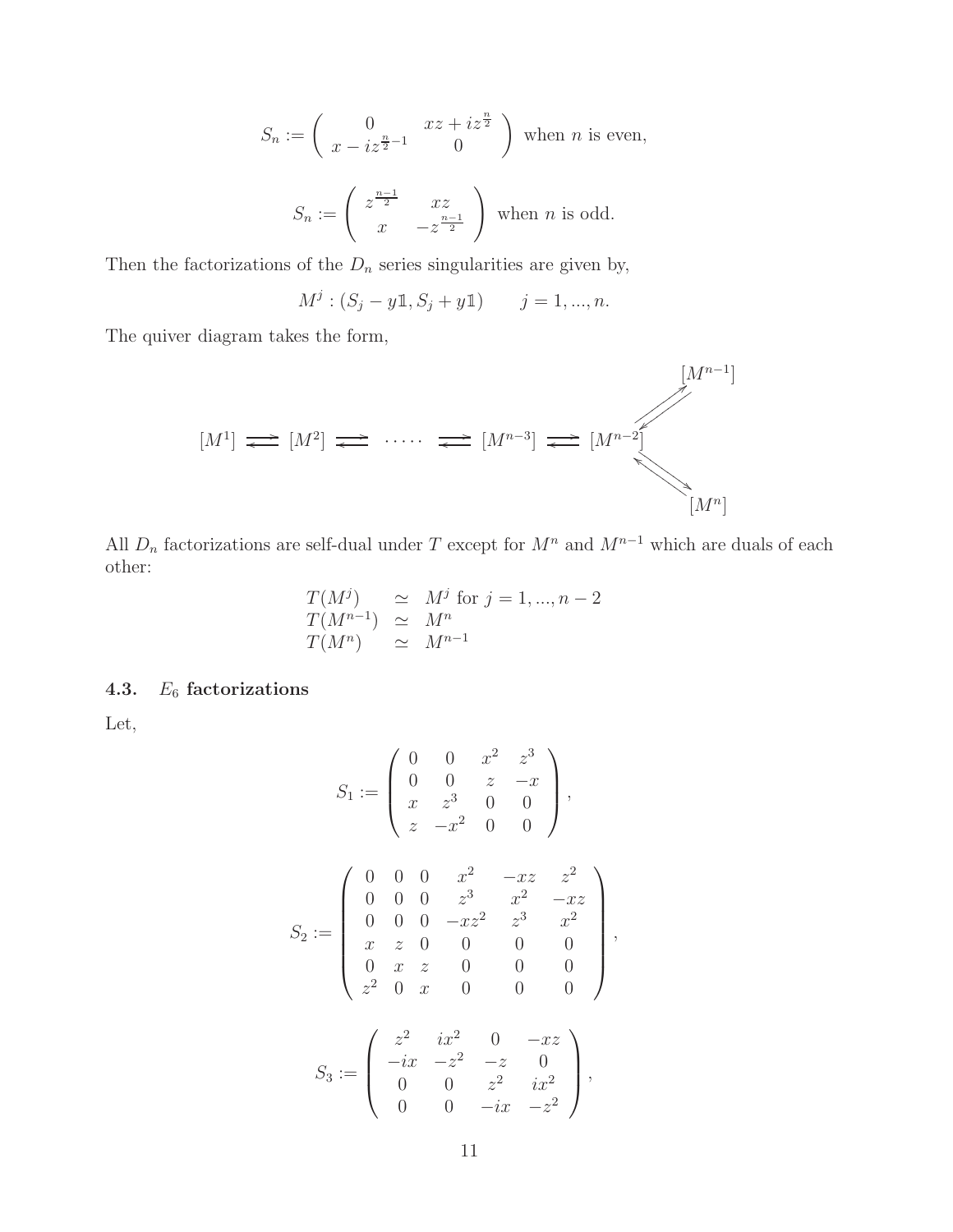$$
S_5 := \left( \begin{array}{cc} z^2 & x^2 \\ x & -z^2 \end{array} \right),
$$

Then the six indecomposable factorizations of the  $E_6$  singularity are given by,

 $M^1$  :  $(S_1 - y \mathbb{1}, S_1 + y \mathbb{1})$  $M^2$ :  $(S_2 - y \mathbb{1}, S_2 + y \mathbb{1})$  $M^3$ :  $(S_3 - y \mathbb{1}, S_3 + y \mathbb{1})$  $M^4$ :  $(S_3 + y1, S_3 - y1)$  $M^5$ :  $(S_5 - y1, S_5 + y1)$  $M^6$ :  $(S_5 + y1, S_5 - y1)$ 

The quiver diagram is,

$$
[M1]
$$
  
\n
$$
[M1]
$$
  
\n
$$
[M2]
$$
  
\n
$$
[M4]
$$
  
\n
$$
[M6]
$$
  
\n
$$
[M6]
$$
  
\n
$$
[M6]
$$

The actions of the functor  $T$  is given by,

$$
\begin{array}{rcl} T(M^1) & = & M^1 \\ T(M^2) & = & M^2 \\ T(M^3) & = & M^4 \\ T(M^4) & = & M^3 \\ T(M^5) & = & M^6 \\ T(M^6) & = & M^5 \end{array}
$$

## 4.4.  $E_7$  factorizations

Let,

$$
S_1 := \begin{pmatrix} 0 & 0 & x^2 & xz^2 \\ 0 & 0 & z & -x \\ x & xz^2 & 0 & 0 \\ z & -x^2 & 0 & 0 \end{pmatrix},
$$
  

$$
S_2 := \begin{pmatrix} 0 & 0 & 0 & x^2 & xz^2 & -x^2z \\ 0 & 0 & 0 & -xz & x^2 & xz^2 \\ 0 & 0 & 0 & z^2 & -xz & x^2 \\ x & 0 & xz & 0 & 0 & 0 \\ z & x & 0 & 0 & 0 & 0 \\ 0 & z & x & 0 & 0 & 0 \end{pmatrix}
$$

,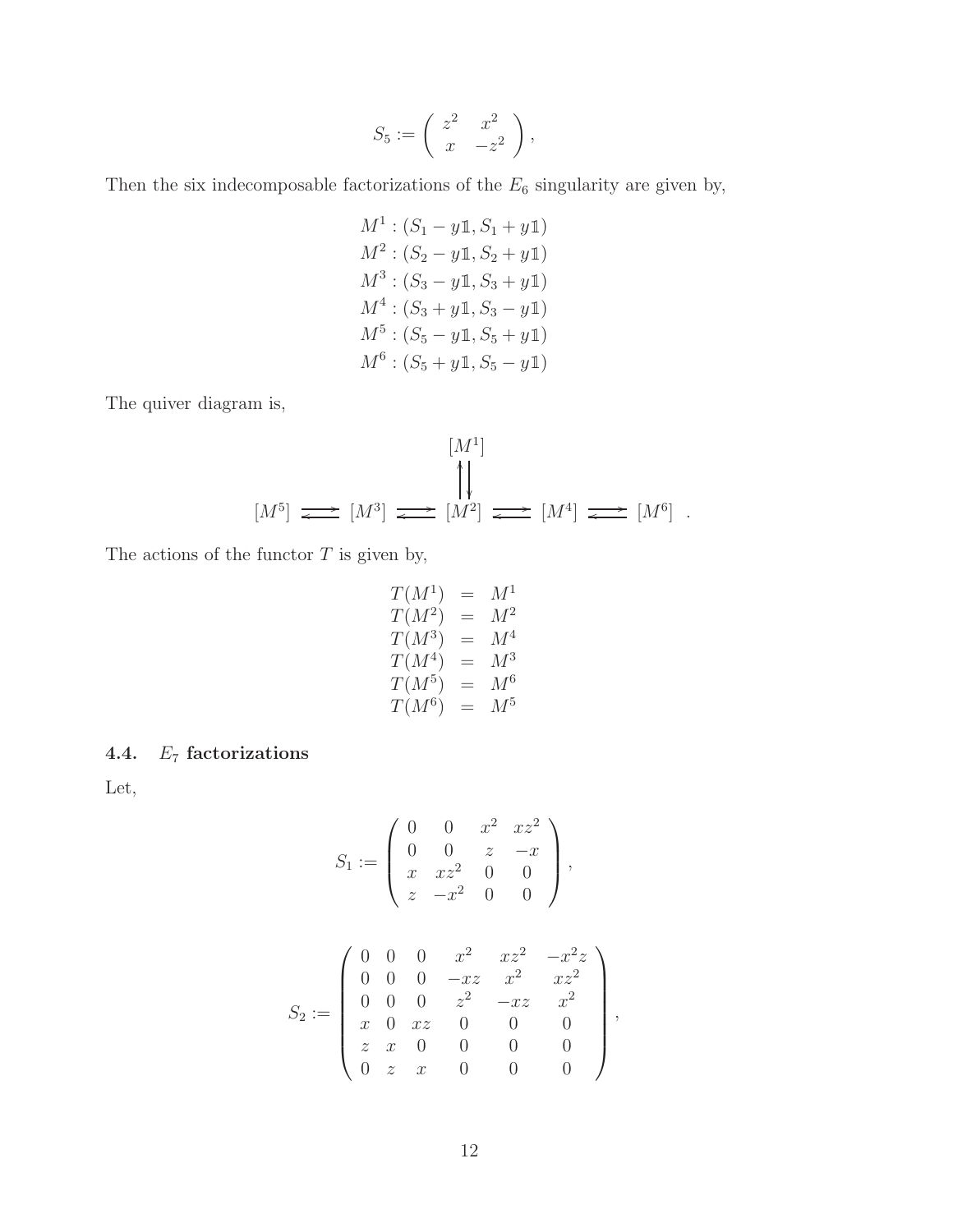$$
S_3:=\left(\begin{array}{ccccccccc} 0 & 0 & 0 & 0 & x & xz & 0 & z \\ 0 & 0 & 0 & 0 & z^2 & -x^2 & -xz & 0 \\ 0 & 0 & 0 & 0 & 0 & 0 & x^2 & z^2 \\ 0 & 0 & 0 & 0 & 0 & 0 & xz & -x \\ x^2 & xz & 0 & xz & 0 & 0 & 0 & 0 \\ z^2 & -x & -z & 0 & 0 & 0 & 0 & 0 \\ 0 & 0 & x & z^2 & 0 & 0 & 0 & 0 \\ 0 & 0 & xz & -x^2 & 0 & 0 & 0 & 0 \end{array}\right),
$$

$$
S_4 := \left(\begin{array}{cccc} 0 & 0 & xz & x^2 \\ 0 & 0 & x^2 & -xz^2 \\ z^2 & x & 0 & 0 \\ x & -z & 0 & 0 \end{array}\right),
$$

$$
S_5:=\left(\begin{array}{cccccc} 0 & 0 & 0 & x^2 & z^2 & -xz \\ 0 & 0 & 0 & -xz & x & z^2 \\ 0 & 0 & 0 & xz^2 & -xz & x^2 \\ x & 0 & z & 0 & 0 & 0 \\ xz & x^2 & 0 & 0 & 0 & 0 \\ 0 & xz & x & 0 & 0 & 0 \end{array}\right),
$$

$$
S_6 := \left(\begin{array}{cccc} 0 & 0 & x^2 & xz \\ 0 & 0 & z^2 & -x \\ x & xz & 0 & 0 \\ z^2 & -x^2 & 0 & 0 \end{array}\right),
$$

$$
S_7 := \left( \begin{array}{cc} 0 & z^3 + x^2 \\ x & 0 \end{array} \right),
$$

Then the factorizations of the  $E_7$  singularity are given by,

$$
M^{j}: (S_{j} - y \mathbb{1}, S_{j} + y \mathbb{1}) \qquad j = 1, ..., 7.
$$

The quiver diagram is,

$$
[M4]\longrightarrow [M6]\longrightarrow [M5]\longrightarrow [M3]\longrightarrow [M2]\longrightarrow [M1].
$$

All the  $E_7$  factorizations are self-dual under  $T.$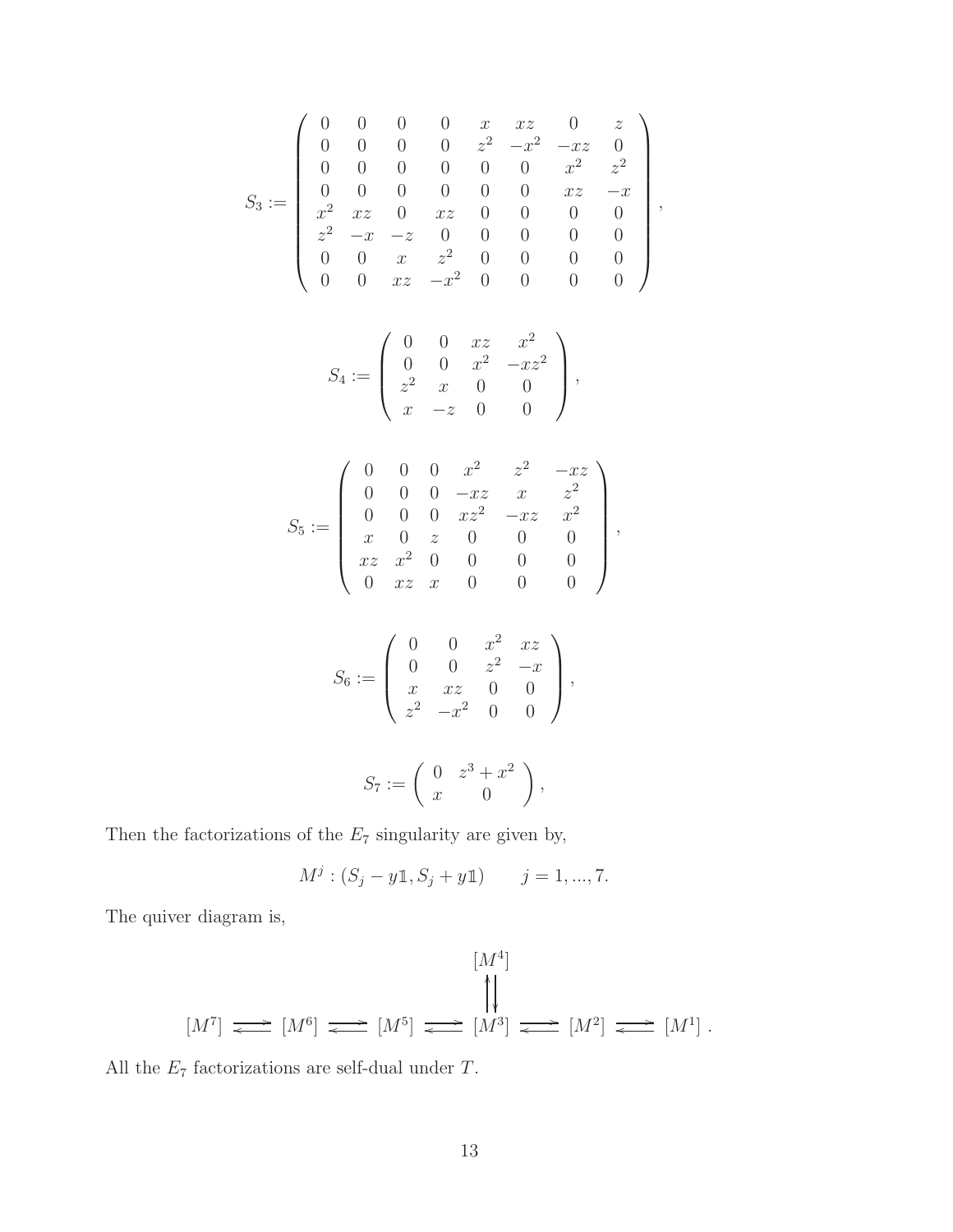# 4.5.  $E_8$  factorizations

Let,

$$
S_1 := \left(\begin{array}{cccc} 0 & 0 & x^2 & z^4 \\ 0 & 0 & z & -x \\ x & z^4 & 0 & 0 \\ z & -x^2 & 0 & 0 \end{array}\right),
$$

$$
S_2:=\left(\begin{array}{cccccc} 0 & 0 & 0 & x^2 & z^4 & -xz^3 \\ 0 & 0 & 0 & -xz & x^2 & z^4 \\ 0 & 0 & 0 & z^2 & -xz & x^2 \\ x & 0 & z^3 & 0 & 0 & 0 \\ z & x & 0 & 0 & 0 & 0 \\ 0 & z & x & 0 & 0 & 0 \end{array}\right),
$$

$$
S_3:=\left(\begin{array}{ccccccccc} 0 & 0 & 0 & 0 & x & z^3 & 0 & z \\ 0 & 0 & 0 & 0 & z^2 & -x^2 & -xz & 0 \\ 0 & 0 & 0 & 0 & 0 & 0 & x^2 & z^2 \\ 0 & 0 & 0 & 0 & 0 & 0 & z^3 & -x \\ x^2 & z^3 & 0 & xz & 0 & 0 & 0 & 0 \\ z^2 & -x & -z & 0 & 0 & 0 & 0 & 0 \\ 0 & 0 & x & z^2 & 0 & 0 & 0 & 0 \\ 0 & 0 & z^3 & -x^2 & 0 & 0 & 0 & 0 \end{array}\right),
$$

$$
S_4:=\left(\begin{array}{ccccccccccccc} 0 & 0 & 0 & 0 & 0 & x^2 & z^2 & z^3 & 0 & -xz \\ 0 & 0 & 0 & 0 & 0 & z^3 & -x & 0 & -z^2 & 0 \\ 0 & 0 & 0 & 0 & 0 & 0 & 0 & x^2 & -xz & z^3 \\ 0 & 0 & 0 & 0 & 0 & 0 & 0 & z^4 & x^2 & -xz^2 \\ x & z^2 & 0 & 0 & z & 0 & 0 & 0 & 0 & 0 \\ z^3 & -x^2 & 0 & -z^2 & 0 & 0 & 0 & 0 & 0 & 0 \\ 0 & 0 & x & z & 0 & 0 & 0 & 0 & 0 & 0 \\ 0 & 0 & 0 & x & z^2 & 0 & 0 & 0 & 0 & 0 \\ 0 & 0 & 0 & z^2 & 0 & x & 0 & 0 & 0 & 0 & 0 \end{array}\right),
$$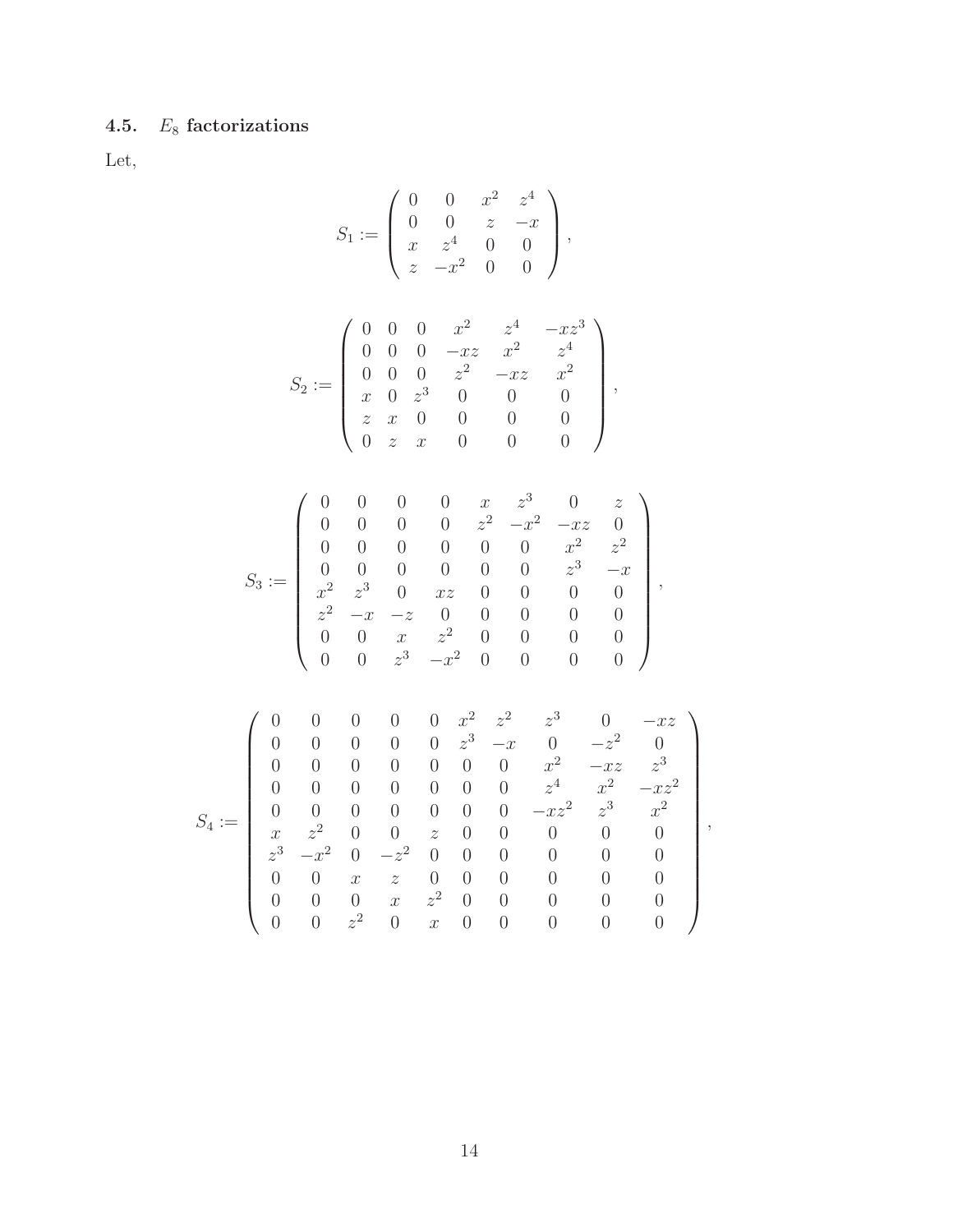$$
S_5:=\left(\begin{array}{ccccccccccccc} 0 & 0 & 0 & 0 & 0 & x^2 & -xz & z^3 & 0 & x & 0 \\ 0 & 0 & 0 & 0 & 0 & z^4 & x^2 & -xz^2 & 0 & 0 & xz \\ 0 & 0 & 0 & 0 & 0 & 0 & -xz^2 & z^3 & x^2 & xz & 0 & 0 \\ 0 & 0 & 0 & 0 & 0 & 0 & 0 & 0 & 0 & x & z & 0 \\ 0 & 0 & 0 & 0 & 0 & 0 & 0 & 0 & 0 & x & z^2 \\ 0 & 0 & 0 & 0 & 0 & 0 & 0 & 0 & 0 & z^2 & 0 & x \\ x & z & 0 & 0 & -x & 0 & 0 & 0 & 0 & 0 & 0 & 0 \\ 0 & x & z^2 & 0 & 0 & -xz & 0 & 0 & 0 & 0 & 0 & 0 \\ z^2 & 0 & x & -xz & 0 & 0 & 0 & 0 & 0 & 0 & 0 \\ 0 & 0 & 0 & x^2 & -xz & z^3 & 0 & 0 & 0 & 0 & 0 & 0 \\ 0 & 0 & 0 & z^4 & x^2 & -xz^2 & 0 & 0 & 0 & 0 & 0 & 0 \\ 0 & 0 & 0 & -xz^2 & z^3 & x^2 & 0 & 0 & 0 & 0 & 0 & 0 \end{array}\right),
$$

$$
S_6 := \left(\begin{array}{cccccc} 0 & 0 & 0 & x^2 & -xz & z^3 \\ 0 & 0 & 0 & z^4 & x^2 & -xz^2 \\ 0 & 0 & 0 & -xz^2 & z^3 & x^2 \\ x & z & 0 & 0 & 0 & 0 \\ 0 & x & z^2 & 0 & 0 & 0 \\ z^2 & 0 & x & 0 & 0 & 0 \end{array}\right),
$$

$$
S_7:=\left(\begin{array}{ccccccccc} 0 & 0 & 0 & 0 & x & z^2 & 0 & -z \\ 0 & 0 & 0 & 0 & z^3 & -x^2 & xz^2 & 0 \\ 0 & 0 & 0 & 0 & 0 & 0 & x^2 & z^2 \\ 0 & 0 & 0 & 0 & 0 & 0 & z^3 & -x \\ x^2 & z^2 & 0 & -xz & 0 & 0 & 0 & 0 \\ z^3 & -x & z^2 & 0 & 0 & 0 & 0 & 0 \\ 0 & 0 & x & z^2 & 0 & 0 & 0 & 0 \\ 0 & 0 & z^3 & -x^2 & 0 & 0 & 0 & 0 \end{array}\right),
$$

$$
S_8 := \left(\begin{array}{cccc} 0 & 0 & x^2 & z^3 \\ 0 & 0 & z^2 & -x \\ x & z^3 & 0 & 0 \\ z^2 & -x^2 & 0 & 0 \end{array}\right),
$$

Then the factorizations of the  $E_8$  singularity are given by,

$$
M^{j}: (S_{j} - y \mathbb{1}, S_{j} + y \mathbb{1}) \qquad j = 1, ..., 8.
$$

The quiver diagram is,

$$
[M6]
$$
  
\n
$$
[M6]
$$
  
\n
$$
\downarrow
$$
  
\n
$$
[M6]
$$
  
\n
$$
\downarrow
$$
  
\n
$$
[M6]
$$
  
\n
$$
\downarrow
$$
  
\n
$$
[M7] \longrightarrow [M8].
$$

All the  $E_7$  factorizations are self-dual under  $T.$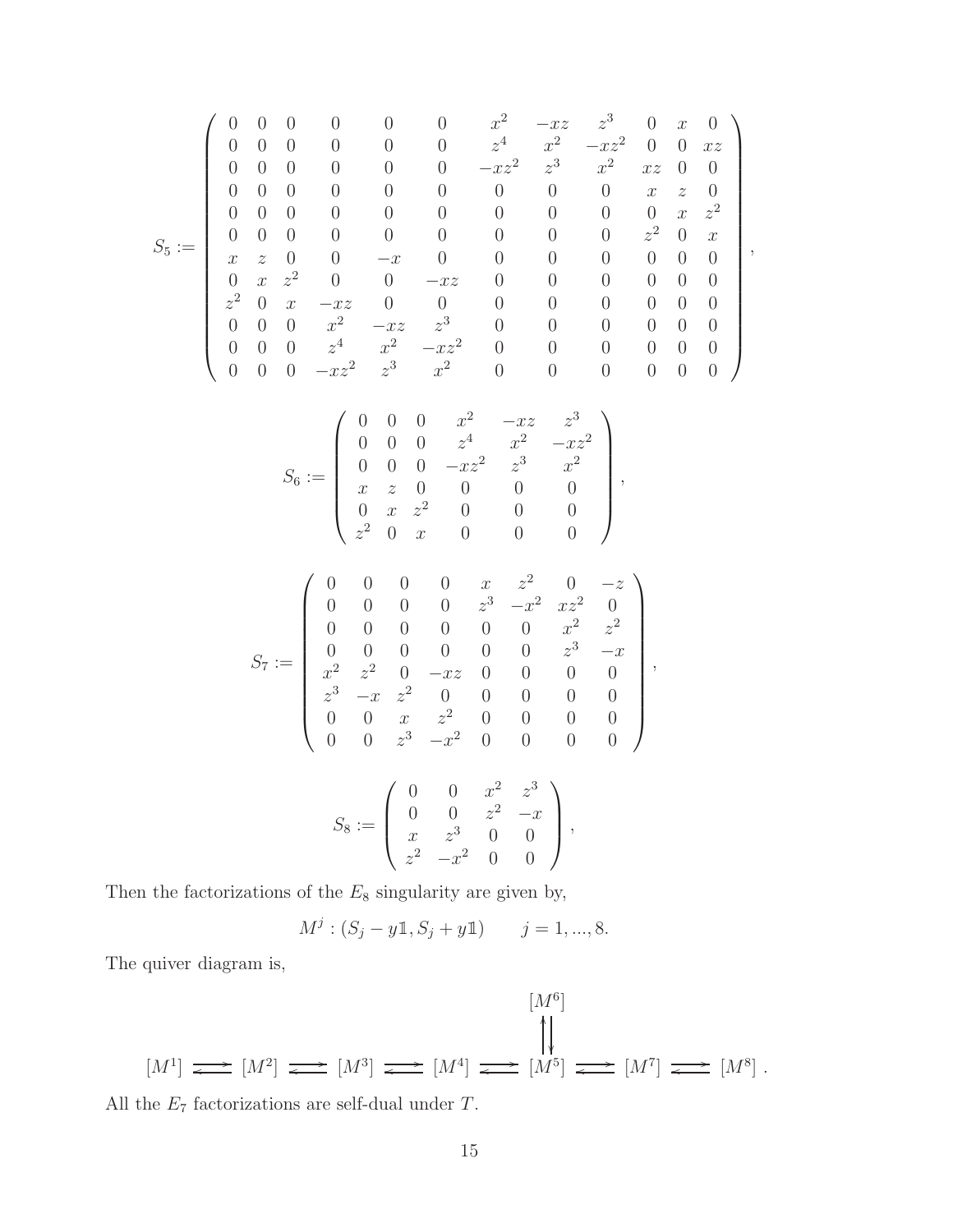### 5. Deformations of Matrix Factorizations

The matrix factorizations for the  $A_n$  surface singularity were listed above as,

$$
E_j = \begin{pmatrix} -x - y & z^j \\ z^{n+1-j} & x - y \end{pmatrix} \qquad J_j = \begin{pmatrix} -x + y & z^j \\ z^{n+1-j} & x + y \end{pmatrix} \qquad j = 1, ..., n.
$$

To be concrete, I set  $n = 5$  and select the factorization with  $j = 2$  so that,

$$
E_2 \cdot J_2 = \begin{pmatrix} -x - y & z^2 \\ z^4 & x - y \end{pmatrix} \cdot \begin{pmatrix} -x + y & z^2 \\ z^4 & x + y \end{pmatrix} = (-y^2 + x^2 + z^6) \mathbb{1}.
$$
 (30)

This factorization can be continuously deformed into an  $A_4$ -factorization in two different ways. The first option is,

$$
\begin{pmatrix} -x - y & f z^2 + g z \\ z^4 & x - y \end{pmatrix} \cdot \begin{pmatrix} -x + y & f z^2 + g z \\ z^4 & x + y \end{pmatrix} = (-y^2 + x^2 + g_0 z^6 + g_1 z^5) \mathbb{1}, \qquad (31)
$$

where  $g_i \in \mathbb{C}$  are deformation parameters. The values  $(g_0, g_1) = (1, 0)$  restore the pure  $A_5$ singularity and  $(g_0, g_1) = (0, 1)$  the  $A_4$  singularity. The second way is,

$$
\begin{pmatrix} -x - y & z^2 \\ fz^4 + gz^3 & x - y \end{pmatrix} \cdot \begin{pmatrix} -x + y & z^2 \\ fz^4 + gz^3 & x + y \end{pmatrix} = (-y^2 + x^2 + g_0 z^6 + g_1 z^5) \mathbb{1}.
$$
 (32)

In a conventional treatment of F-theory the only information about a local 7-brane is the term on the right-hand side of the equation. At the level of matrix factorizations we have a much richer structure: Every node of the Dynkin diagram has a separate description, the open string spectrum between these components of branes can be found by computing the morphisms and, as we have just seen, there can be more than one way to deform a brane. It remains an open question to classify all deformations of the ADE-singularities. It is also an open question which deformations may be ruled out by physical principles. For instance, given a brane located at an  $A_n$  singularity, one would expect that the factorization should be a direct sum of all  $n$  factorizations (or bound states derived thereof). When deforming these n branes in an arbitrary way to  $A_{n-1}$ , it is not guaranteed that each of the  $n-1$  different  $A_{n-1}$  factorizations will be obtained. One could for example deform the factorizations in the following manner:

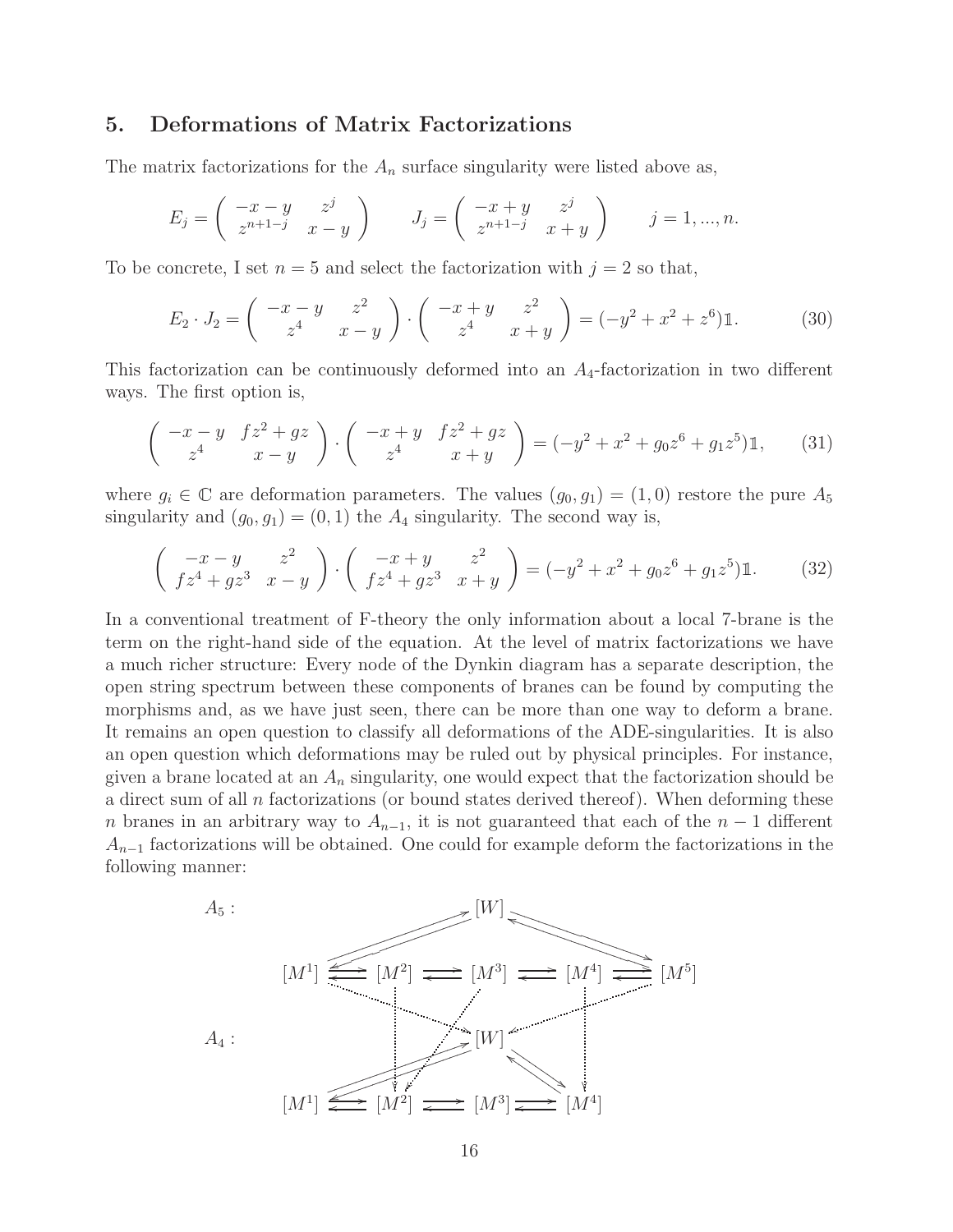In the above diagram the dotted arrows points from the original factorization to the deformed factorization and [W] denotes the trivial factorization which sits at the extended node of the Dynkin diagram. In this example, no brane is deformed into either  $M^1$  or  $M^3$ . To avoid this situation, we can look at the entire set of all  $n$  branes and deform them in the same manner. Then we have either,

$$
E_j = \begin{pmatrix} -x - y & g_0 z^j + g_1 z^{j-1} \\ z^{n+1-j} & x - y \end{pmatrix} \qquad J_j = \begin{pmatrix} -x + y & g_0 z^j + g_1 z^{j-1} \\ z^{n+1-j} & x + y \end{pmatrix} \qquad j = 1, ..., n,
$$

and for  $n = 5$  get,



Alternatively we deform,

$$
E_j = \begin{pmatrix} -x - y & z^j \\ g_0 z^{n+1-j} + g_1 z^{n-j} & x - y \end{pmatrix} \qquad J_j = \begin{pmatrix} -x + y & z^j \\ g_0 z^{n+1-j} + g_1 z^{n-j} & x + y \end{pmatrix} \qquad j = 1, ..., n,
$$

and obtain,



The latter option is the more conventional choice since the process of deformation here simply removes the  $n$ -th node of the Dynkin diagram. The former choice is equivalent to the latter after the exchange of branes with anti-branes (which maps  $T(M^{j}) \mapsto M^{n+1-j}$ ). In the simple case of the  $A_n$  singularity we were able to make an argument of deforming all branes consistently and relied on the fact that all branes have the same factorization structure. With other types of singularities things are not as straightforward and it remains unclear which of the possible deformations are preferred.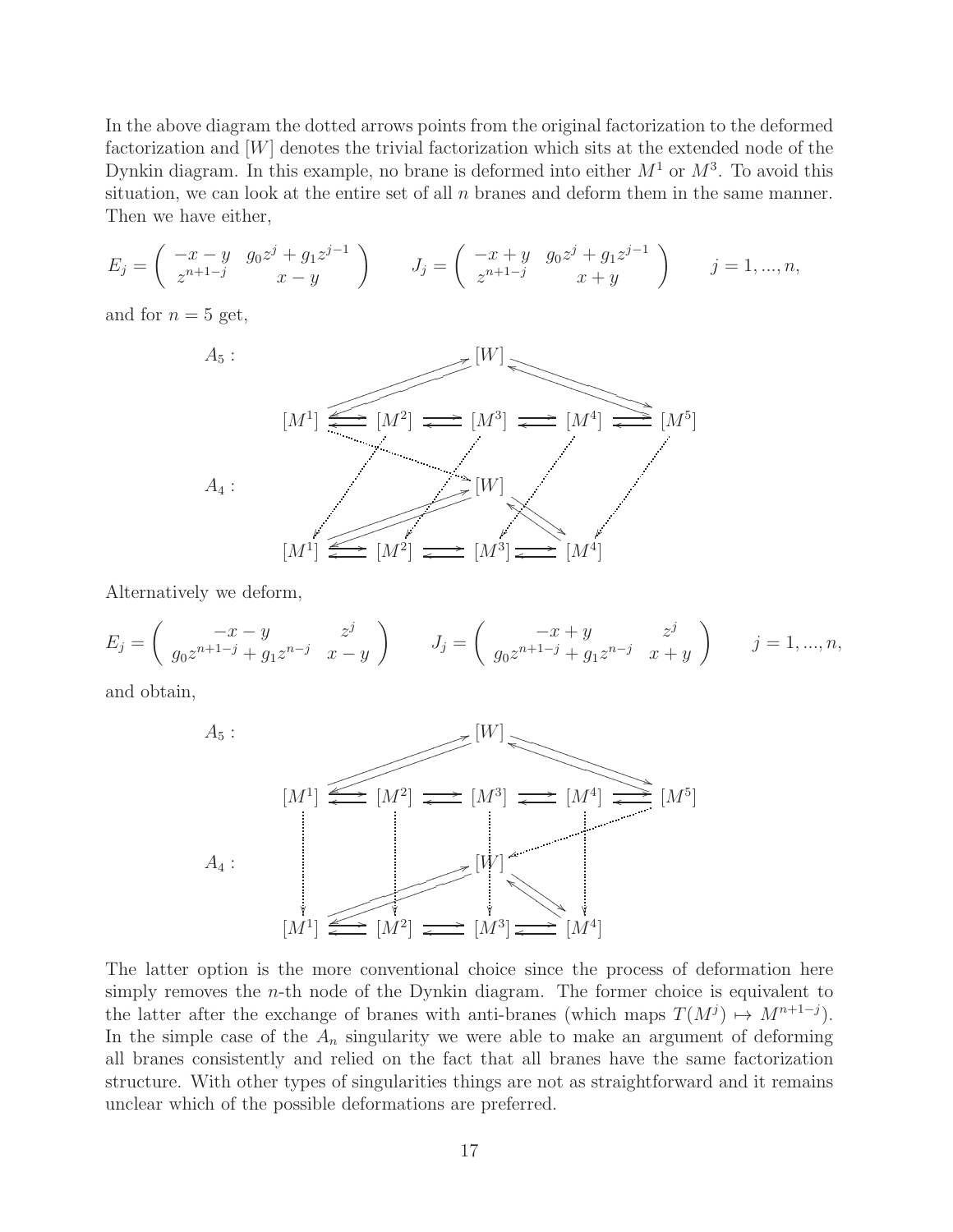## 6. Deformation from  $E_8$  to  $D_5$

As stated in the introduction, one purpose of this paper is to move beyond branes for simple toy models and demonstrate that branes which appear in phenomenologically viable models can be described. In this section I will take all indecomposable matrix factorizations and deform them in the sequence  $E_8 \to E_7 \to E_6 \to D_5$ . The  $A_n$  factorizations are rather simple and the further deformation to  $A_4$  is not worked out here. Given the singularity of Eq. [\(17\)](#page-6-0),

$$
W(x, y, z) = -y^2 + f_1 x^3 + f_2 x^2 z + f_3^2 x^2 + g_1 z^5 + g_2 x z^3 + g_3^2 z^4,
$$

we can reproduce the  $E_{8,7,6}$  and  $D_5$  singularities by setting the appropriate coefficients of  $f_i$ and  $g_i$  to zero. In principle the  $f_3$ -term is not necessary for the breaking pattern, but it is useful to preserve it for the straightforward extension to the  $A_n$  singularities. For a more compact notation of the factorizations we define for later use,

$$
F := f_1 x + f_2 z + f_3^2
$$
  
\n
$$
G := g_1 z^2 + g_2 x + g_3^2 z
$$

## 6.1. Brane  $M^1$

A deformation of the brane  $M<sup>1</sup>$  of  $E<sub>8</sub>$  is given by,

$$
\tilde{M}^1 : (\tilde{S}_1 - y \mathbb{1}, \tilde{S}_1 + y \mathbb{1})
$$

where,

$$
\tilde{S}_1 := \left( \begin{array}{cccc} 0 & 0 & Fx & Gz^2 \\ 0 & 0 & z & -x \\ x & Gz^2 & 0 & 0 \\ z & -Fx & 0 & 0 \end{array} \right).
$$

By direct computation it is easy to verify that the factorization condition is satified,

$$
(\tilde{S}_1 - y\mathbb{1}) \cdot (\tilde{S}_1 + y\mathbb{1}) = (-y^2 + f_1x^3 + f_2x^2z + f_3^2x^2 + g_1z^5 + g_2xz^3 + g_3^2z^4)\mathbb{1}.
$$

The deformation sequence for this brane is rather simple:

$$
E_8: \qquad [M^1]
$$
  
\n
$$
E_7: \qquad [M^1]
$$
  
\n
$$
E_6: \qquad [M^1]
$$
  
\n
$$
D_5: \qquad [M^1]
$$

This can be seen by setting the appropriate coefficients  $f_i$  and  $g_i$  to zero respectively unity and comparing with the factorization list of the ADE-singularities.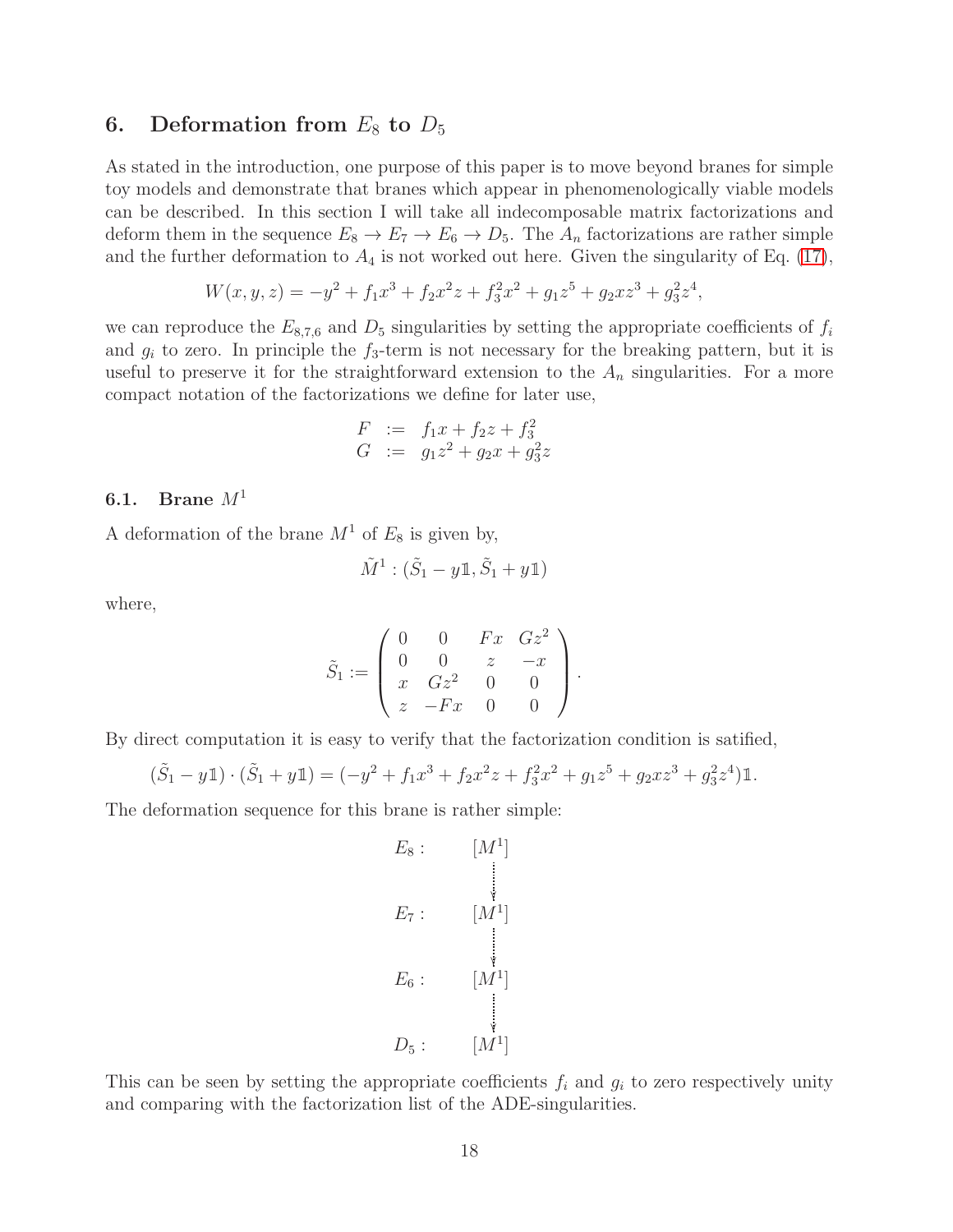# 6.2. Brane  $M^2$

A deformation of the brane  $M^2$  of  $E_8$  is given by,

$$
\tilde{M}_2:(\tilde{S}_2-y\mathbb{1},\tilde{S}_2+y\mathbb{1})
$$

where,

$$
\tilde S_2 := \left(\begin{array}{cccccc} 0 & 0 & 0 & Fx & Gz^2 & -Gxz \\ 0 & 0 & 0 & -Fz & Fx & Gz^2 \\ 0 & 0 & 0 & z^2 & -xz & x^2 \\ x & 0 & Gz & 0 & 0 & 0 \\ z & x & 0 & 0 & 0 & 0 \\ 0 & z & F & 0 & 0 & 0 \end{array}\right)
$$

The deformation sequence of this brane is:

$$
E_8: \t\t\t\t[M^2]
$$
\n
$$
E_7: \t\t\t[M^2]
$$
\n
$$
E_6: \t\t\t[M^2]
$$
\n
$$
D_5: \t\t\t[M^1] \oplus [M^3]
$$

Again it is manifest from the list of factorizations how the  $E_8$  factorizations deforms down to  $E_6$ , but the last step is non-trivial. For  $f_1 = f_3 = g_1 = g_2 = 0$  we obtain a deformation to  $D_5$  which reads,

$$
\tilde{M}^2(D_5): (\tilde{S}_2(D_5) - y \mathbb{1}, \tilde{S}_2(D_5) + y \mathbb{1})
$$

where,

$$
\tilde{S}_2(D_5):=\left(\begin{array}{cccccc} 0 & 0 & 0 & f_2xz & g_3^2z^3 & -g_3^2xz^2 \\ 0 & 0 & 0 & -f_2z^2 & f_2xz & g_3^2z^3 \\ 0 & 0 & 0 & z^2 & -xz & x^2 \\ x & 0 & g_3^2z^2 & 0 & 0 & 0 \\ z & x & 0 & 0 & 0 & 0 \\ 0 & z & f_2z & 0 & 0 & 0 \end{array}\right)
$$

After an appropriate gauge transformation, this factorization decomposes into a direct sum of smaller matrices. To realize the gauge transformation we define the matrix,

$$
U := \left(\begin{array}{cccccc} 0 & 1 & f_2 & 0 & 0 & 0 \\ 0 & 0 & 0 & 0 & 0 & 1 \\ 1 & 0 & 0 & 0 & 0 & 0 \\ 0 & -1 & 0 & 0 & 0 & 0 \\ 0 & 0 & 0 & f_2 & 0 & -g_3^2 z \\ 0 & 0 & 0 & 0 & 1 & 0 \end{array}\right)
$$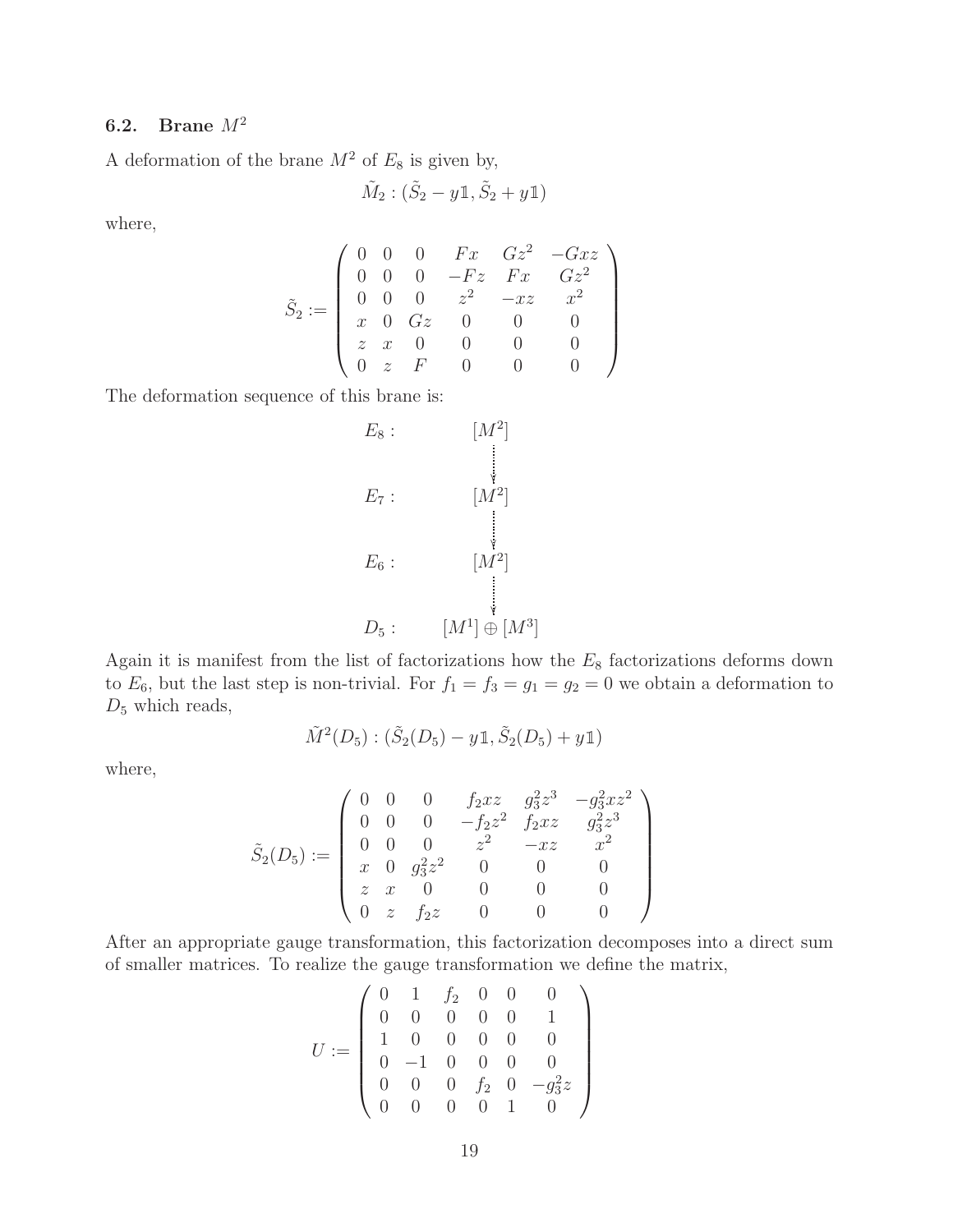We can assume  $f_2$  and  $g_3$  to be locally non-zero, therefore U is invertible as required for a well-defined similarity transformation. Then,

$$
U \cdot (\tilde{S}_2(D_5) \pm y \mathbb{1}) \cdot U^{-1} = \begin{pmatrix} \pm y & g_3^2 z^3 + f_2 x^2 & 0 & 0 & 0 & 0 \\ z & \pm y & 0 & 0 & 0 & 0 \\ 0 & 0 & \pm y & 0 & xz & g_3^2 z^3 \\ 0 & 0 & 0 & \pm y & z^2 & -f_2 xz \\ 0 & 0 & 0 & f_2 x & g_3^2 z^2 & \pm y & 0 \\ 0 & 0 & z & -x & 0 & \pm y \end{pmatrix}
$$

For  $f_2 = g_3 = 1$  the two block matrices on the right-hand side are identified with  $M^1(D_5)$ and  $M^3(D_5)$  in the factorization list of the simple singularities.

## 6.3. Brane M<sup>3</sup>

A deformation of the brane  $M^3$  of  $E_8$  is given by,

$$
\tilde{M}^3 : (\tilde{S}_3 - y \mathbb{1}, \tilde{S}_3 + y \mathbb{1})
$$

where,

$$
\tilde S_3:=\left(\begin{array}{ccccccccc} 0 & 0 & 0 & 0 & x & Gz & 0 & z \\ 0 & 0 & 0 & 0 & z^2 & -Fx & -Fz & 0 \\ 0 & 0 & 0 & 0 & 0 & 0 & Fx & z^2 \\ 0 & 0 & 0 & 0 & 0 & 0 & Gz & -x \\ Fx & Gz & 0 & Fz & 0 & 0 & 0 & 0 \\ z^2 & -x & -z & 0 & 0 & 0 & 0 & 0 \\ 0 & 0 & x & z^2 & 0 & 0 & 0 & 0 \\ 0 & 0 & Gz & -Fx & 0 & 0 & 0 & 0 \end{array}\right)
$$

The deformation sequence is:

$$
E_8: \qquad [M^3]
$$
  
\n
$$
E_7: \qquad [M^3]
$$
  
\n
$$
E_6: \qquad [M^3] \oplus [M^4]
$$
  
\n
$$
D_5: \qquad [M^3] \oplus [M^3]
$$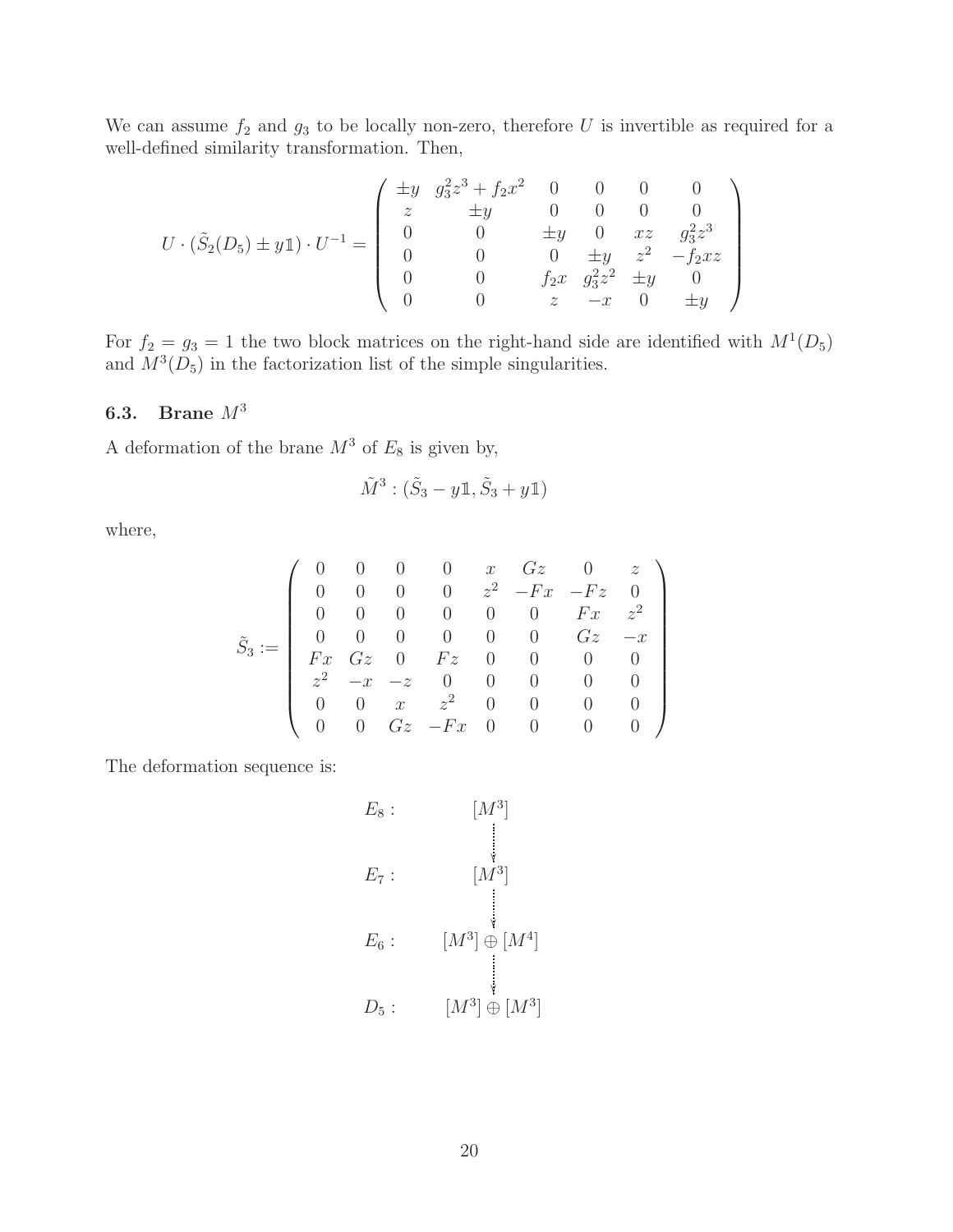The decomposition at the  $E_6$  level is proven by the gauge transformation,

$$
U_1\cdot \begin{pmatrix} -y & 0 & 0 & 0 & x & g_3^2z^2 & 0 & z \\ 0 & -y & 0 & 0 & z^2 & -f_1x^2 & -f_1xz & 0 \\ 0 & 0 & -y & 0 & 0 & 0 & f_1x^2 & z^2 \\ 0 & 0 & 0 & -y & 0 & 0 & g_3^2z^2 & -x \\ f_1x^2 & g_3^2z^2 & 0 & f_1xz & -y & 0 & 0 & 0 \\ z^2 & -x & -z & 0 & 0 & -y & 0 & 0 \\ 0 & 0 & x & z^2 & 0 & 0 & -y & 0 \\ 0 & 0 & g_3^2z^2 & -f_1x^2 & 0 & 0 & 0 & -y \\ -x & iy+ig_3z^2 & g_3z & 0 & 0 & 0 & 0 & 0 \\ 0 & 0 & iy-ig_3z^2 & x^2 & 0 & 0 & 0 & 0 \\ 0 & 0 & -f_1x & iy+ig_3z^2 & 0 & 0 & 0 & 0 \\ 0 & 0 & 0 & 0 & iy+ig_3z^2 & -f_1x^2 & 0 & -g_3xz \\ 0 & 0 & 0 & 0 & 0 & iy+ig_3z^2 & -f_1x^2 & 0 & -g_3xz \\ 0 & 0 & 0 & 0 & 0 & x & iy-ig_3z^2 & -g_3z & 0 \\ 0 & 0 & 0 & 0 & 0 & 0 & 0 & iy+ig_3z^2 & -x^2 \\ 0 & 0 & 0 & 0 & 0 & 0 & 0 & iy+ig_3z^2 & -x^2 \\ 0 & 0 & 0 & 0 & 0 & 0 & 0 & f_1x & iy-ig_3z^2 \end{pmatrix}
$$

with,

$$
U_1 = \begin{pmatrix}\n0 & g_3 & 0 & 0 & 1 & 0 & 0 & 0 \\
-i & 0 & 0 & 0 & 0 & ig_3 & 0 & 0 \\
0 & 0 & -1 & 0 & 0 & 0 & 0 & -\frac{1}{g_3} \\
0 & 0 & 0 & -\frac{if_1}{g_3} & 0 & 0 & if_1 & 0 \\
0 & -ig_3 & 0 & 0 & i & 0 & 0 & 0 \\
-1 & 0 & 0 & 0 & 0 & -g_3 & 0 & 0 \\
0 & 0 & i & 0 & 0 & 0 & 0 & -\frac{i}{g_3} \\
0 & 0 & 0 & -\frac{f_1}{g_3} & 0 & 0 & -f_1 & 0\n\end{pmatrix}
$$
\n
$$
U_2 = \begin{pmatrix}\n0 & \frac{1}{2} & 0 & 0 & 0 & \frac{i}{2} & 0 & 0 \\
-\frac{i}{2g_3} & 0 & 0 & 0 & \frac{1}{2g_3} & 0 & 0 & 0 \\
0 & 0 & \frac{i}{2} & 0 & 0 & 0 & -\frac{1}{2} & 0 \\
0 & 0 & 0 & \frac{g_3}{2f_1} & 0 & 0 & 0 & \frac{ig_3}{2f_1} \\
-\frac{i}{2} & 0 & 0 & 0 & -\frac{1}{2} & 0 & 0 & 0 \\
0 & -\frac{1}{2g_3} & 0 & 0 & 0 & \frac{i}{2g_3} & 0 & 0 \\
0 & 0 & 0 & -\frac{1}{2f_1} & 0 & 0 & 0 & \frac{i}{2f_1} \\
0 & 0 & \frac{ig_3}{2} & 0 & 0 & 0 & \frac{g_3}{2} & 0\n\end{pmatrix}
$$

At the  $D_5$ -level a similar transformation exists which is not explicitly written down here. Remember that  $M^3(E_6)$  and  $M^4(E_6)$  are brane/anti-brane pairs,

$$
T(M_3(E_6)) = M_4(E_6). \tag{33}
$$

On the other hand,  $M_3(D_5)$  is its own anti-brane, i.e. on the level of factorizations it is self-dual,

$$
T(M_3(D_5)) = M_3(D_5)
$$
\n(34)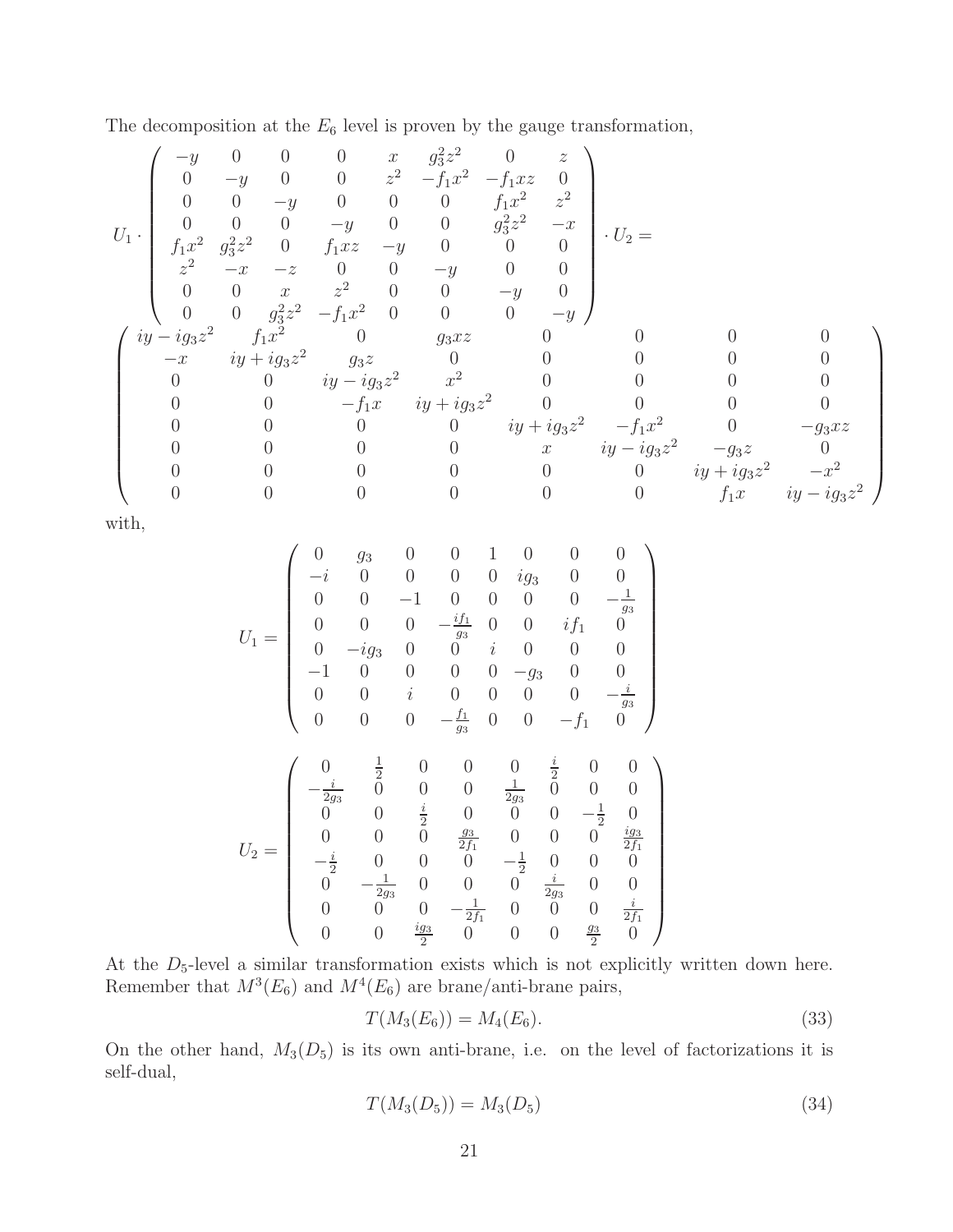Just from these relations it is clear that the deformation from  $M_3(E_6)$  to  $M_3(D_5)$  implies that  $M_4(E_6)$  deforms also into  $M_3(D_5)$ . Therefore one brane at the  $E_8$  level has been deformed into a direct sum of two identical branes. However, we expect the physics of a system with a direct sum of identical branes not to differ from the physics of a system with only single copy of the factorization.

### 6.4. Brane  $M^4$

A deformation of the brane  $M^4$  of  $E_8$  is given by,

$$
\tilde{M}^4 : (\tilde{S}_4 - y \mathbb{1}, \tilde{S}_4 + y \mathbb{1})
$$

where,

$$
\tilde S_4:=\left(\begin{array}{cccccccccc} 0 & 0 & 0 & 0 & 0 & Fx & z^2 & z^3 & 0 & -Fz \\ 0 & 0 & 0 & 0 & 0 & gz & -x & 0 & -z^2 & 0 \\ 0 & 0 & 0 & 0 & 0 & 0 & 0 & x^2 & -xz & gz \\ 0 & 0 & 0 & 0 & 0 & 0 & 0 & gz^2 & Fx & -Fg \\ x & z^2 & 0 & 0 & z & 0 & 0 & 0 & 0 & 0 \\ gz & -Fx & 0 & -z^2 & 0 & 0 & 0 & 0 & 0 & 0 \\ 0 & 0 & F & z & 0 & 0 & 0 & 0 & 0 & 0 \\ 0 & 0 & 0 & x & g & 0 & 0 & 0 & 0 & 0 \\ 0 & 0 & z^2 & 0 & x & 0 & 0 & 0 & 0 & 0 \end{array}\right)
$$

The deformation sequence is:

$$
E_8: \t[M^4]
$$
  
\n
$$
E_7: \t[M^4] \oplus [M^5]
$$
  
\n
$$
E_6: \t[M^2] \oplus [M^5] \oplus [M^6]
$$
  
\n
$$
D_5: \t[M^1] \oplus [M^2] \oplus [M^4] \oplus [M^5]
$$

## 6.5. Brane M<sup>5</sup>

A deformation of the brane  $M^5$  of  $E_8$  is given by,

$$
\tilde{M}^5 : (\tilde{S}_5 - y \mathbb{1}, \tilde{S}_5 + y \mathbb{1})
$$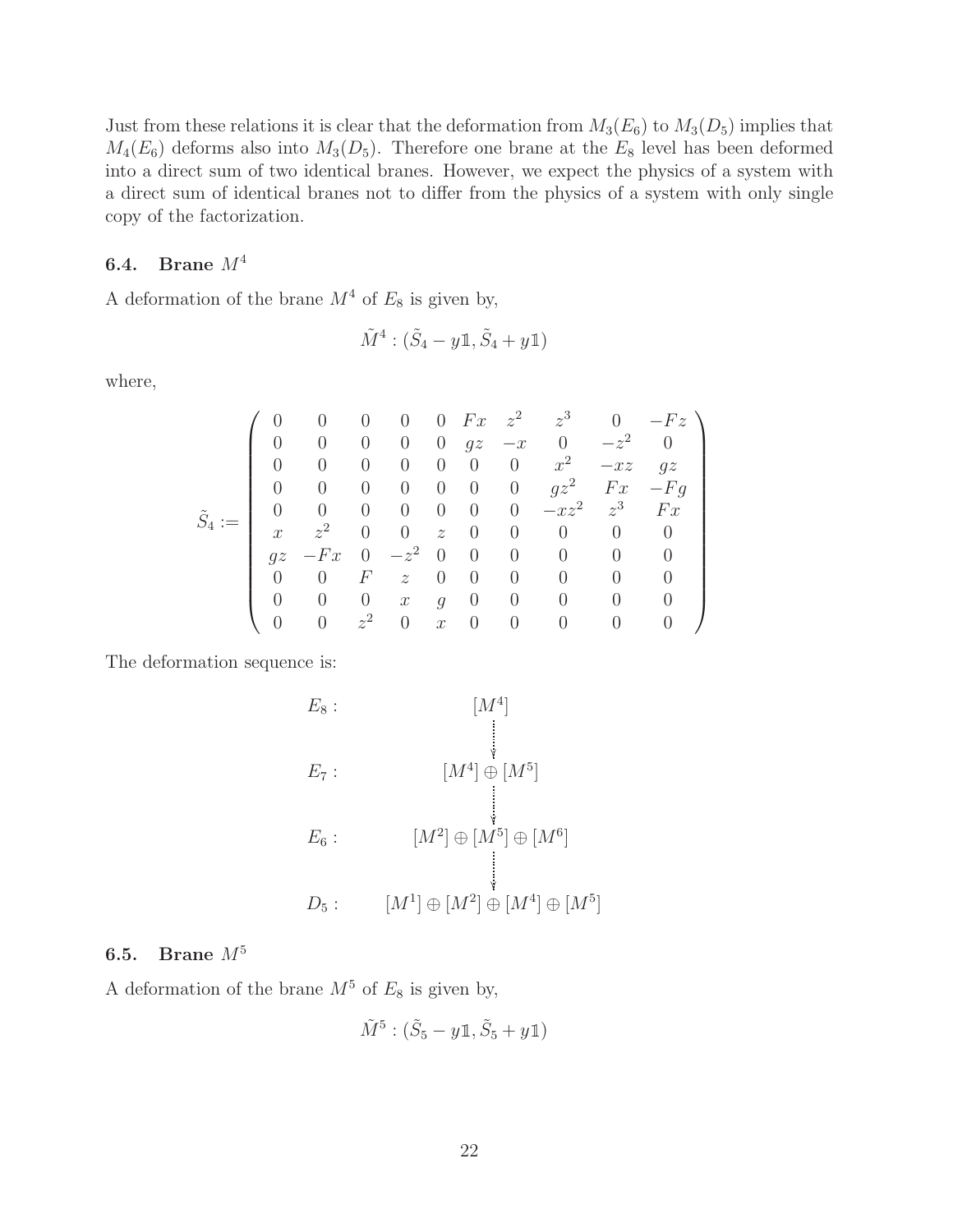where,

$$
\tilde{S}_5:=\left(\begin{array}{ccccccccccccc} 0 & 0 & 0 & 0 & 0 & 0 & Fx & -Fz & Gz & 0 & F & 0 \\ 0 & 0 & 0 & 0 & 0 & 0 & Gz^2 & Fx & -Gx & 0 & 0 & xz \\ 0 & 0 & 0 & 0 & 0 & 0 & -xz^2 & z^3 & x^2 & xz & 0 & 0 \\ 0 & 0 & 0 & 0 & 0 & 0 & 0 & 0 & 0 & x & z & 0 \\ 0 & 0 & 0 & 0 & 0 & 0 & 0 & 0 & 0 & 0 & F & z^2 \\ x & z & 0 & 0 & -x & 0 & 0 & 0 & 0 & 0 & 0 & 0 \\ 0 & x & G & 0 & 0 & -xz & 0 & 0 & 0 & 0 & 0 & 0 \\ z^2 & 0 & F & -Fz & 0 & 0 & 0 & 0 & 0 & 0 & 0 & 0 \\ 0 & 0 & 0 & Fx & -xz & z^3 & 0 & 0 & 0 & 0 & 0 & 0 \\ 0 & 0 & 0 & Gz^2 & x^2 & -xz^2 & 0 & 0 & 0 & 0 & 0 & 0 \\ 0 & 0 & 0 & -FG & Gz & Fx & 0 & 0 & 0 & 0 & 0 & 0 \end{array}\right)
$$

The deformation sequence is:

$$
E_8: \qquad [M^5]
$$
  
\n
$$
E_7: \qquad [M^3] \oplus [M^7] \oplus [M^7]
$$
  
\n
$$
E_6: \qquad [M^2] \oplus [M^2]
$$
  
\n
$$
D_5: \qquad [M^1] \oplus [M^1] \oplus [M^3] \oplus [M^3]
$$

In the deformation sequences one could most of the times specify which of the factorizations deform to which lower rank factorizations, for instance each  $M^2(E_6)$  deforms into one copy of  $M^1(D_5) \oplus M^3(D_5)$ , but this does not hold every time. For example at the E<sub>7</sub>-level of this brane, a sum of branes is required to deform to the  $E_6$  factorization.

## 6.6. Brane  $M^6$

A deformation of the brane  $M^6$  of  $E_8$  is given by,

$$
\tilde{M}^6 : (\tilde{S}_6 - y \mathbb{1}, \tilde{S}_6 + y \mathbb{1})
$$

where,

$$
\tilde S_6:=\left(\begin{array}{cccccc} 0 & 0 & 0 & Fx & -Fz & Gz \\ 0 & 0 & 0 & Gz^2 & Fx & -Gx \\ 0 & 0 & 0 & -xz^2 & z^3 & x^2 \\ x & z & 0 & 0 & 0 & 0 \\ 0 & x & G & 0 & 0 & 0 \\ z^2 & 0 & F & 0 & 0 & 0 \end{array}\right)
$$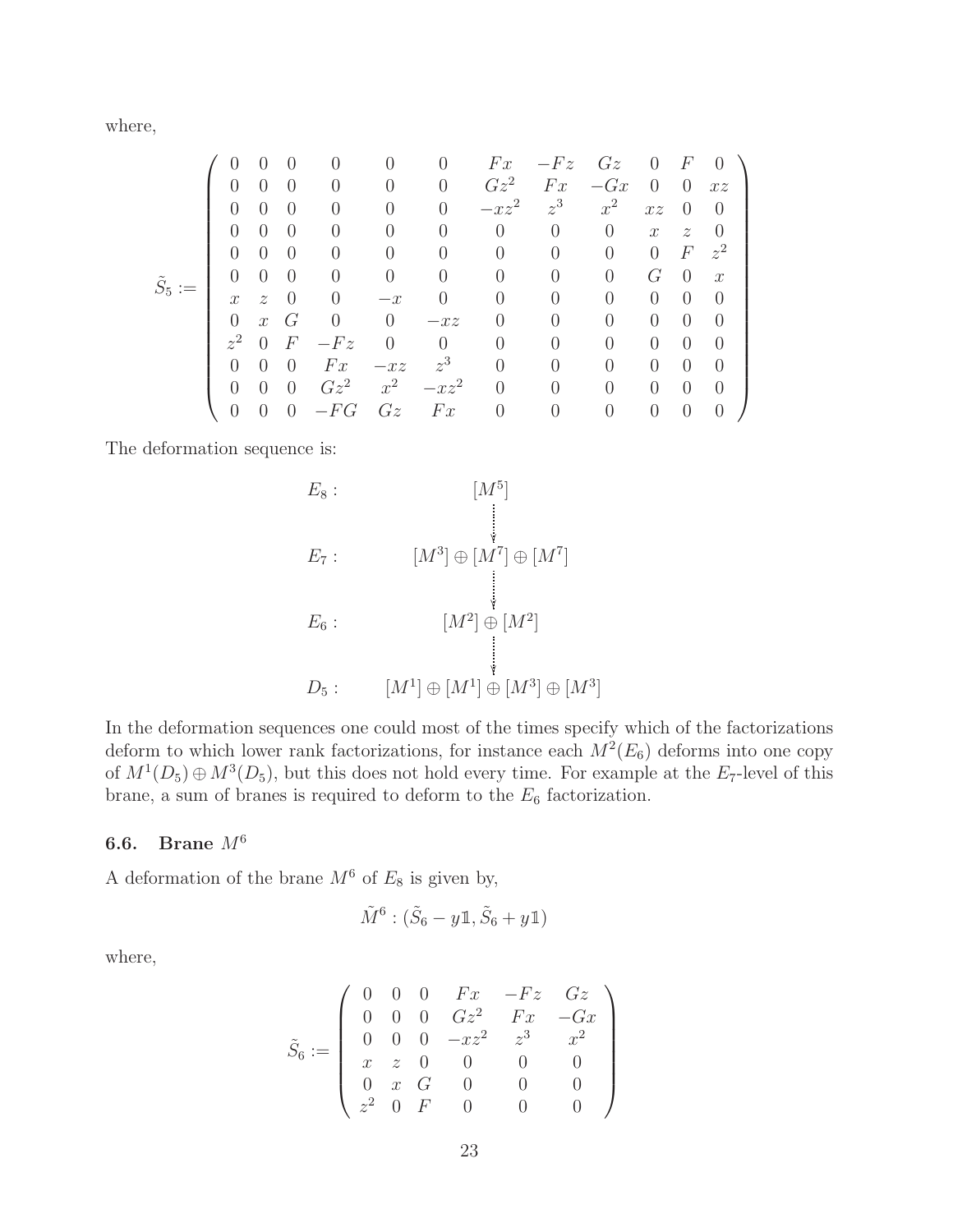The deformation sequence is:

$$
E_8: \qquad [M^6]
$$
\n
$$
E_7: \qquad [M^4] \oplus [M^7]
$$
\n
$$
E_6: \qquad [M^2]
$$
\n
$$
D_5: \qquad [M^1] \oplus [M^3]
$$

Note that the  $E_8$  factorization first falls apart into a direct sum of two  $E_7$  factorizations but at further deformation to  $E_6$  the two components recombine into a single one. The fact that deformations can involve and sometimes has to involve a direct sum of factorizations rather than being restricted to single factorization only makes a systematic treatment of all possible deformations much more difficult.

### 6.7. Brane  $M^7$

A deformation of the brane  $M^7$  of  $E_8$  is given by,

$$
\tilde{M}^7 : (\tilde{S}_7 - y \mathbb{1}, \tilde{S}_7 + y \mathbb{1})
$$

where,

$$
\tilde S_7:=\left(\begin{array}{ccccccccc} 0 & 0 & 0 & 0 & x & z^2 & 0 & -z \\ 0 & 0 & 0 & 0 & Gz & -Fx & Gx & 0 \\ 0 & 0 & 0 & 0 & 0 & 0 & x^2 & z^2 \\ 0 & 0 & 0 & 0 & 0 & 0 & Gz & -F \\ Fx & z^2 & 0 & -xz & 0 & 0 & 0 & 0 \\ Gz & -x & G & 0 & 0 & 0 & 0 & 0 \\ 0 & 0 & F & z^2 & 0 & 0 & 0 & 0 \\ 0 & 0 & Gz & -x^2 & 0 & 0 & 0 & 0 \end{array}\right)
$$

The deformation sequence is:

$$
E_8: [M^7]
$$
  
\n
$$
E_7: [M^5] \oplus [M^7]
$$
  
\n
$$
E_6: [M^3] \oplus [M^4]
$$
  
\n
$$
D_5: [M^1] \oplus [M^1] \oplus [M^4] \oplus [M^5]
$$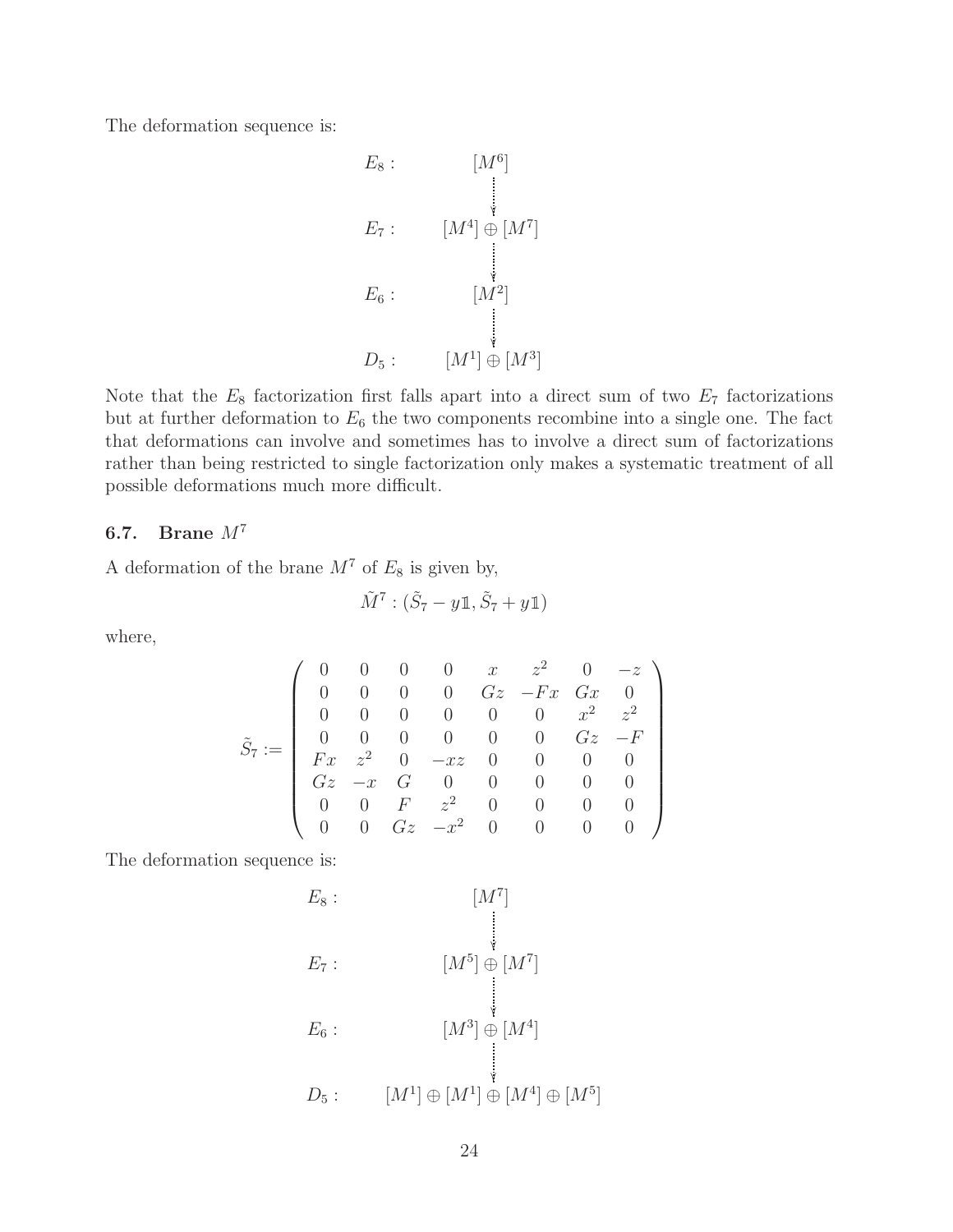# 6.8. Brane  $M^8$

A deformation of the brane  $M^8$  of  $E_8$  is given by,

$$
\tilde{M}^8:(\tilde{S}_8-y\mathbb{1},\tilde{S}_8+y\mathbb{1})
$$

where,

$$
\tilde{S}_8 := \left( \begin{array}{cccc} 0 & 0 & Fx & Gz \\ 0 & 0 & z^2 & -x \\ x & Gz & 0 & 0 \\ z^2 & -Fx & 0 & 0 \end{array} \right)
$$

The deformation sequence is:

$$
E_8: \qquad [M^8]
$$
  
\n
$$
E_7: \qquad [M^6]
$$
  
\n
$$
E_6: \qquad [M^5] \oplus [M^6]
$$
  
\n
$$
D_5: \qquad [M^4] \oplus [M^5]
$$

Given the small matrix dimensions of this example, it is worth looking at it explicitly.

$$
E_8: \begin{pmatrix} \pm y & 0 & f_1x^2 & g_1z^3 \\ 0 & \pm y & z^2 & -x \\ x & g_1z^3 & \pm y & 0 \\ z^2 & -f_1x^2 & 0 & \pm y \end{pmatrix}
$$

$$
E_7: \begin{pmatrix} \pm y & 0 & f_1x^2 & g_2xz \\ 0 & \pm y & z^2 & -x \\ x & g_2xz & \pm y & 0 \\ z^2 & -f_1x^2 & 0 & \pm y \end{pmatrix}
$$

$$
E_6: U_a \begin{pmatrix} \pm y & 0 & f_1 x^2 & g_3^2 z^2 \\ 0 & \pm y & z^2 & -x \\ x & g_3^2 z^2 & \pm y & 0 \\ z^2 & -f_1 x^2 & 0 & \pm y \end{pmatrix} U_a^{-1} = \begin{pmatrix} \pm y + g_3 z^2 & f_1 x^2 & 0 & 0 \\ x & \pm y - g_3 z^2 & 0 & 0 \\ 0 & 0 & \pm y - g_3 z^2 & f_1 x^2 \\ 0 & 0 & x & \pm y + g_3 z^2 \end{pmatrix}
$$

$$
D_5: U_a \begin{pmatrix} \pm y & 0 & f_2xz & g_3^2z^2 \\ 0 & \pm y & z^2 & -x \\ x & g_3^2z^2 & \pm y & 0 \\ z^2 & -f_2xz & 0 & \pm y \end{pmatrix} U_a^{-1} = \begin{pmatrix} \pm y + g_3z^2 & f_2xz & 0 & 0 \\ x & \pm y - g_3z^2 & 0 & 0 \\ 0 & 0 & \pm y - g_3z^2 & f_2xz \\ 0 & 0 & x & \pm y + g_3z^2 \end{pmatrix}
$$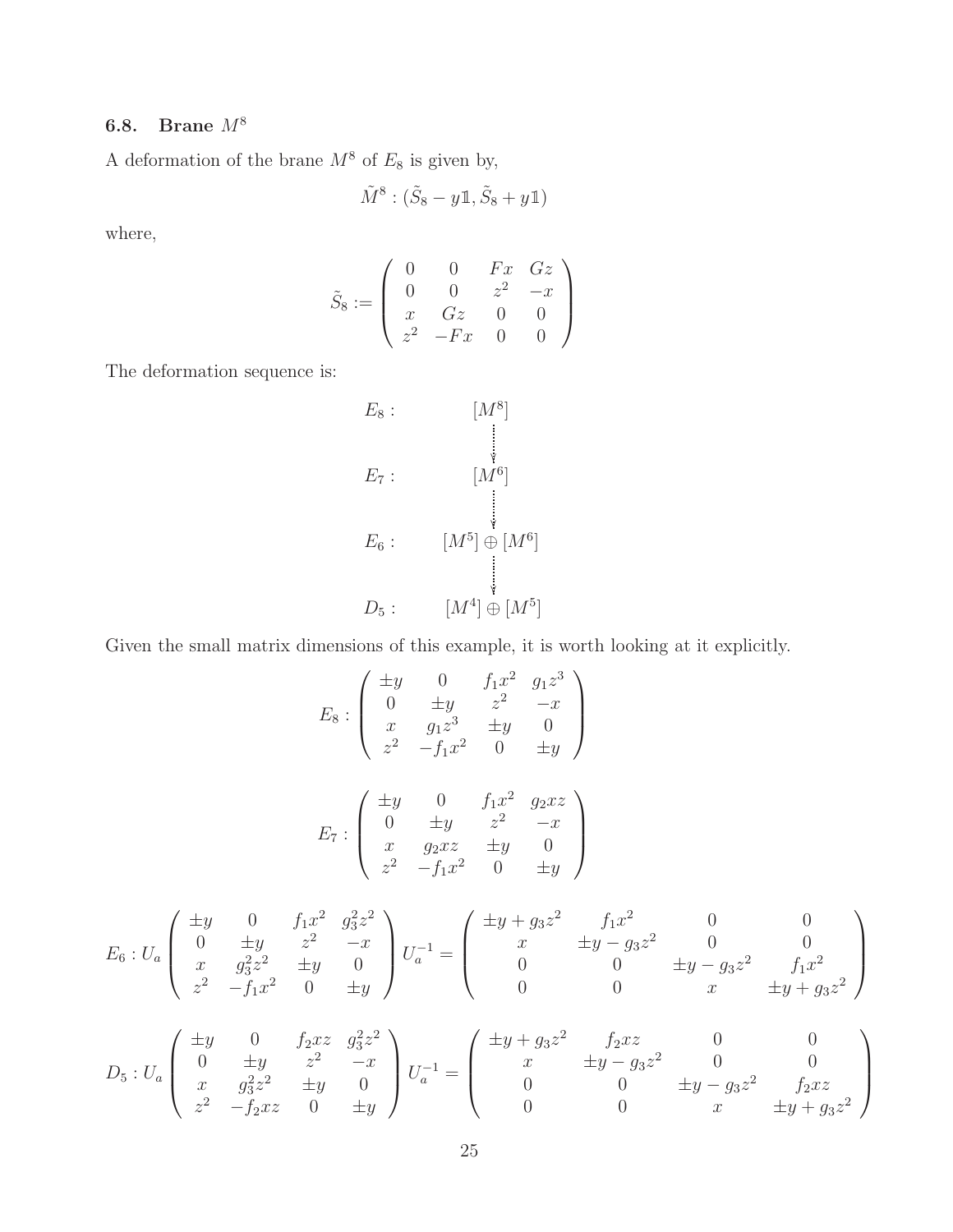$$
A_4: U_b \begin{pmatrix} \pm y & 0 & f_3^2 x & g_1 z^3 \\ 0 & \pm y & z^2 & -x \\ x & g_1 z^3 & \pm y & 0 \\ z^2 & -f_3^2 x & 0 & \pm y \end{pmatrix} U_b^{-1} = \begin{pmatrix} \pm y - f_3 x & z^2 & 0 & 0 \\ g_1 z^3 & \pm y + f_3 x & 0 & 0 \\ 0 & 0 & \pm y - f_3 x & g_1 z^3 \\ 0 & 0 & z^2 & \pm y + f_3 x \end{pmatrix}
$$

The two transformation matrices which were used to turn the matrices into a sum of indecomposable factorizations are given by,

$$
U_a = \begin{pmatrix} 1 & 0 & 0 & g_3 \\ 0 & -g_3 & 1 & 0 \\ 1 & 0 & 0 & -g_3 \\ 0 & g_3 & 1 & 0 \end{pmatrix} \qquad U_b = \begin{pmatrix} 0 & f_3 & 0 & 1 \\ 1 & 0 & f_3 & 0 \\ 1 & 0 & -f_3 & 0 \\ 0 & -f_3 & 0 & 1 \end{pmatrix}.
$$

# <span id="page-26-0"></span>References

- <span id="page-26-1"></span>[1] M. Kontsevich, *Homological Algebra of Mirror Symmetry*, [alg-geom/9411018](http://xxx.lanl.gov/abs/alg-geom/9411018).
- <span id="page-26-2"></span>[2] J. A. Harvey and G. W. Moore, *On the algebras of BPS states*, *Commun. Math. Phys.* 197 (1998) 489–519, [[hep-th/9609017](http://xxx.lanl.gov/abs/hep-th/9609017)].
- <span id="page-26-3"></span>[3] E. R. Sharpe, *D-branes, derived categories, and Grothendieck groups*, *Nucl. Phys.* B561 (1999) 433–450, [[hep-th/9902116](http://xxx.lanl.gov/abs/hep-th/9902116)].
- <span id="page-26-4"></span>[4] D. Eisenbud, *Homological algebra on a complete intersection, with an application to group representations*, *Trans. Amer. Math. Soc.*
- <span id="page-26-5"></span>[5] M. R. Douglas, *D-branes, categories and N=1 supersymmetry*, *J. Math. Phys.* 42  $(2001)$  2818–2843, [[hep-th/0011017](http://xxx.lanl.gov/abs/hep-th/0011017)].
- [6] D.-E. Diaconescu, *Enhanced d-brane categories from string field theory*, *JHEP* 06 (2001) 016, [[hep-th/0104200](http://xxx.lanl.gov/abs/hep-th/0104200)].
- <span id="page-26-6"></span>[7] A. Kapustin and Y. Li, *D branes in Landau-Ginzburg models and algebraic geometry*, *JHEP* 12 (2003) 005, [[hep-th/0210296](http://xxx.lanl.gov/abs/hep-th/0210296)].
- <span id="page-26-8"></span><span id="page-26-7"></span>[8] A. Kapustin and D. Orlov, *Lectures on mirror symmetry, derived categories, and D-branes*, *Russ. Math. Surveys* 59 (2004) 907, [[math/0308173](http://xxx.lanl.gov/abs/math/0308173)].
- <span id="page-26-9"></span>[9] D. Orlov, *Triangulated categories of singularities and D-branes in Landau-Ginzburg models*, [math/0302304](http://xxx.lanl.gov/abs/math/0302304).
- <span id="page-26-10"></span>[10] E. Sharpe, *Lectures on D-branes and sheaves*, 2003. [hep-th/0307245](http://xxx.lanl.gov/abs/hep-th/0307245).
- [11] C. I. Lazaroiu, *D-brane categories*, *Int. J. Mod. Phys.* A18 (2003) 5299–5335, [[hep-th/0305095](http://xxx.lanl.gov/abs/hep-th/0305095)].
- <span id="page-26-11"></span>[12] I. Brunner, M. Herbst, W. Lerche, and B. Scheuner, *Landau-Ginzburg realization of open string TFT*, *JHEP* 11 (2006) 043, [[hep-th/0305133](http://xxx.lanl.gov/abs/hep-th/0305133)].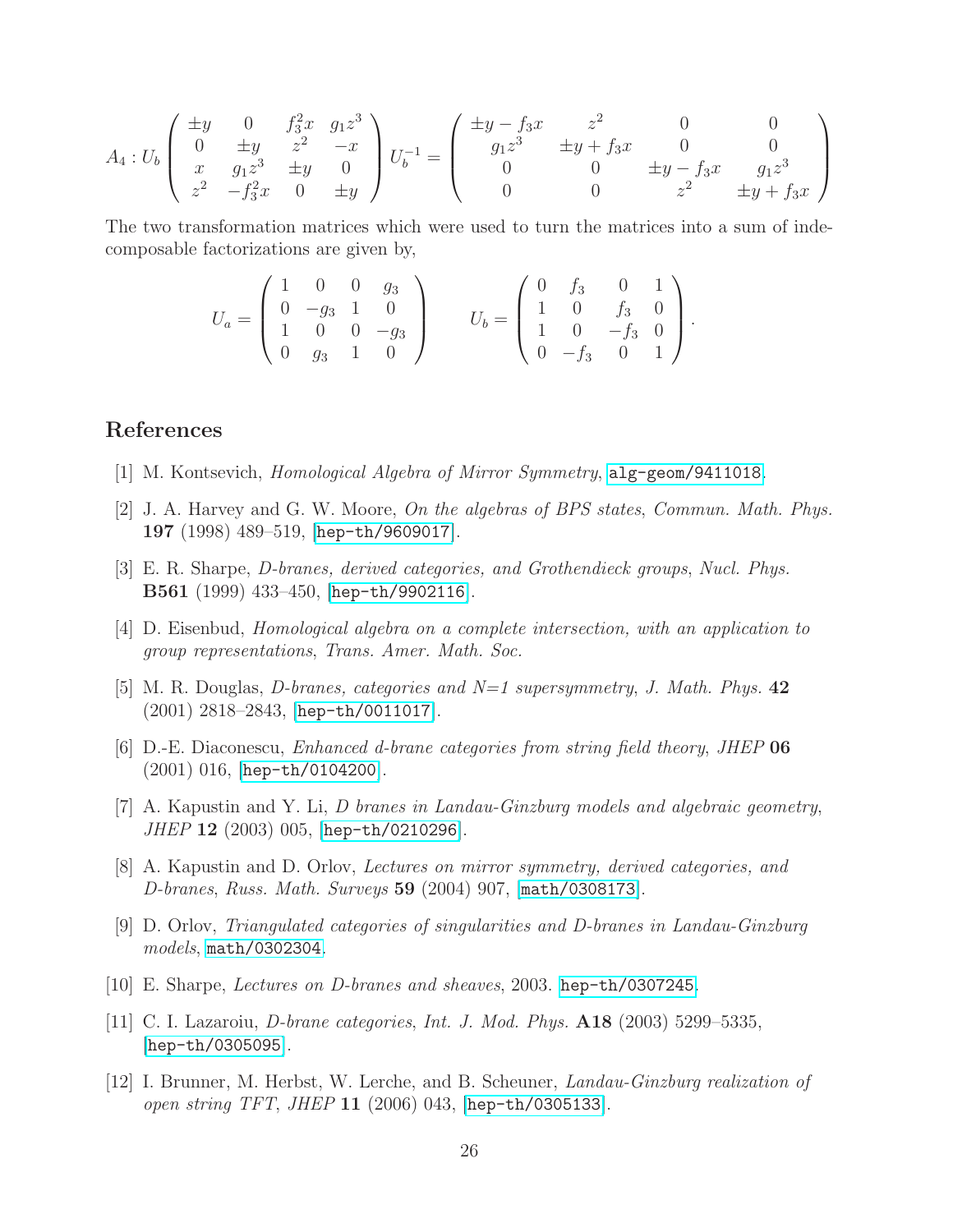- <span id="page-27-1"></span><span id="page-27-0"></span>[13] K. Hori and J. Walcher, *D-branes from matrix factorizations*, *Comptes Rendus Physique* 5 (2004) 1061–1070, [[hep-th/0409204](http://xxx.lanl.gov/abs/hep-th/0409204)].
- <span id="page-27-2"></span>[14] H. Jockers and W. Lerche, *Matrix Factorizations, D-Branes and their Deformations*, *Nucl. Phys. Proc. Suppl.* 171 (2007) 196–214, [[0708.0157](http://xxx.lanl.gov/abs/0708.0157)].
- <span id="page-27-3"></span>[15] C. Vafa, *Evidence for F theory*, *Nucl. Phys.* B469 (1996) 403–418, [[hep-th/9602022](http://xxx.lanl.gov/abs/hep-th/9602022)].
- <span id="page-27-4"></span>[16] R. Donagi and M. Wijnholt, *Model Building with F-Theory*, *Adv. Theor. Math. Phys.* 15 (2011), no. 5 1237–1317, [[0802.2969](http://xxx.lanl.gov/abs/0802.2969)].
- <span id="page-27-5"></span>[17] C. Beasley, J. J. Heckman, and C. Vafa, *GUTs and Exceptional Branes in F-theory - I*, *JHEP* 01 (2009) 058, [[0802.3391](http://xxx.lanl.gov/abs/0802.3391)].
- <span id="page-27-6"></span>[18] C. Beasley, J. J. Heckman, and C. Vafa, *GUTs and Exceptional Branes in F-theory - II: Experimental Predictions*, *JHEP* 01 (2009) 059, [[0806.0102](http://xxx.lanl.gov/abs/0806.0102)].
- <span id="page-27-7"></span>[19] R. Donagi and M. Wijnholt, *Breaking GUT Groups in F-Theory*, *Adv. Theor. Math. Phys.* **15** (2011), no. 6 1523–1603, [[0808.2223](http://xxx.lanl.gov/abs/0808.2223)].
- <span id="page-27-8"></span>[20] H. Hayashi, T. Kawano, R. Tatar, and T. Watari, *Codimension-3 Singularities and Yukawa Couplings in F-theory*, *Nucl. Phys.* B823 (2009) 47–115, [[0901.4941](http://xxx.lanl.gov/abs/0901.4941)].
- <span id="page-27-9"></span>[21] J. J. Heckman, A. Tavanfar, and C. Vafa, *The Point of E(8) in F-theory GUTs*, *JHEP* 08 (2010) 040, [[0906.0581](http://xxx.lanl.gov/abs/0906.0581)].
- <span id="page-27-10"></span>[22] T. Weigand, *Lectures on F-theory compactifications and model building*, *Class. Quant. Grav.* 27 (2010) 214004, [[1009.3497](http://xxx.lanl.gov/abs/1009.3497)].
- <span id="page-27-11"></span>[23] S. Katz, D. R. Morrison, S. Schafer-Nameki, and J. Sully, *Tate's algorithm and F-theory*, *JHEP* 08 (2011) 094, [[1106.3854](http://xxx.lanl.gov/abs/1106.3854)].
- <span id="page-27-12"></span>[24] J. C. Callaghan, S. F. King, G. K. Leontaris, and G. G. Ross, *Towards a Realistic F-theory GUT*, *JHEP* 04 (2012) 094, [[1109.1399](http://xxx.lanl.gov/abs/1109.1399)].
- <span id="page-27-13"></span>[25] E. Palti, *Wavefunctions and the Point of*  $E_8$  *in F-theory, JHEP* 07 (2012) 065, [[1203.4490](http://xxx.lanl.gov/abs/1203.4490)].
- [26] P. G. Camara, E. Dudas, and E. Palti, *Massive wavefunctions, proton decay and FCNCs in local F-theory GUTs*, *JHEP* 12 (2011) 112, [[1110.2206](http://xxx.lanl.gov/abs/1110.2206)].
- <span id="page-27-14"></span>[27] A. Maharana and E. Palti, *Models of Particle Physics from Type IIB String Theory and F-theory: A Review*, *Int. J. Mod. Phys.* A28 (2013) 1330005, [[1212.0555](http://xxx.lanl.gov/abs/1212.0555)].
- <span id="page-27-16"></span><span id="page-27-15"></span>[28] G. K. Leontaris, *F-Theory GUT's*, *PoS* CORFU2014 (2015) 046.
- [29] A. Collinucci and R. Savelli, *T-branes as branes within branes*, *JHEP* 09 (2015) 161,  $|1410.4178|$  $|1410.4178|$  $|1410.4178|$ .